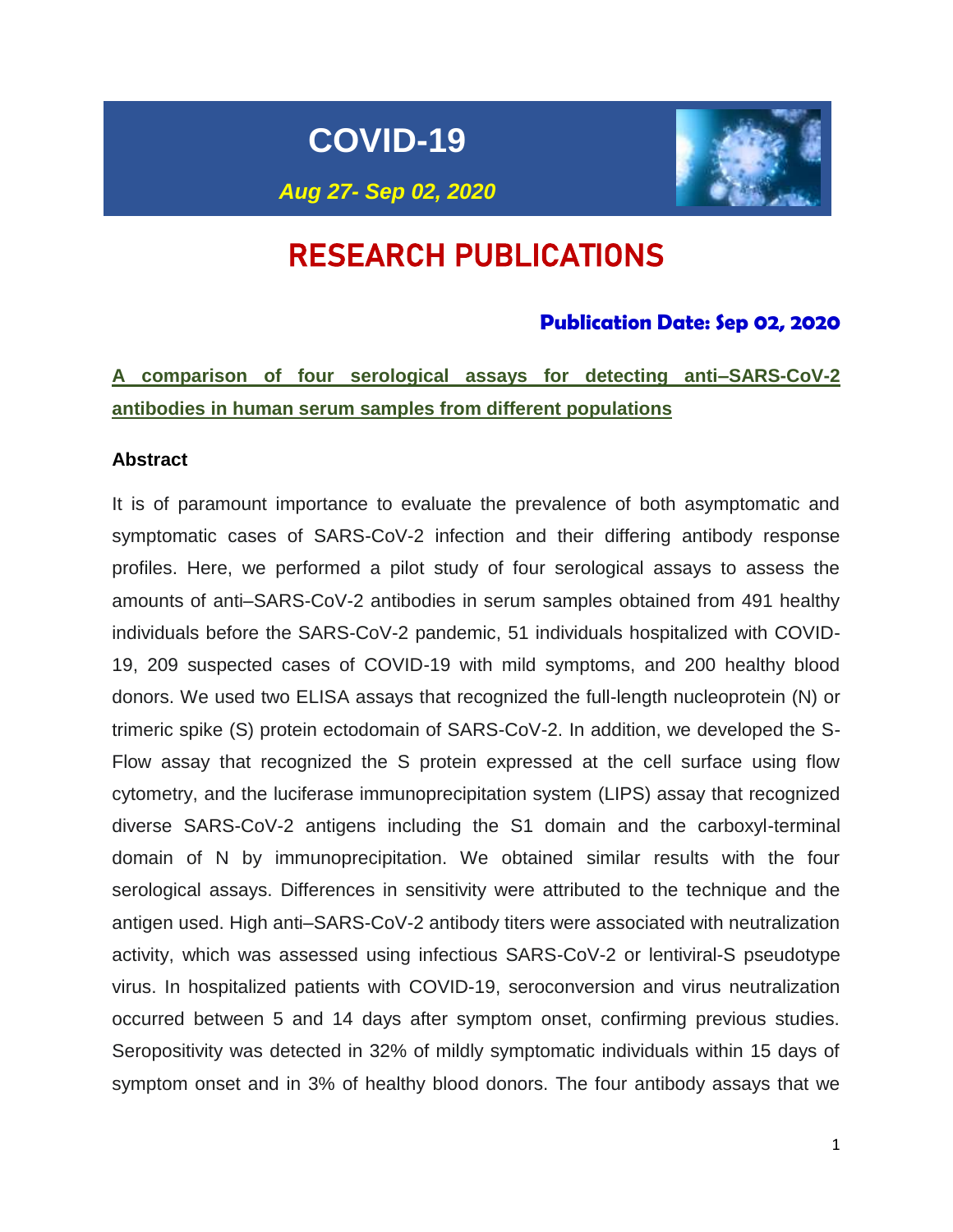used enabled a broad evaluation of SARS-CoV-2 seroprevalence and antibody profiling in different subpopulations within one region.

## **Reference**

## <https://stm.sciencemag.org/content/12/559/eabc3103>

# **Disease severity dictates SARS-CoV-2-specific neutralizing antibody responses in COVID-19**

## **Abstract**

COVID-19 patients exhibit differential disease severity after SARS-CoV-2 infection. It is currently unknown as to the correlation between the magnitude of neutralizing antibody (NAb) responses and the disease severity in COVID-19 patients. In a cohort of 59 recovered patients with disease severity including severe, moderate, mild, and asymptomatic, we observed the positive correlation between serum neutralizing capacity and disease severity, in particular, the highest NAb capacity in sera from the patients with severe disease, while a lack of ability of asymptomatic patients to mount competent NAbs. Furthermore, the compositions of NAb subtypes were also different between recovered patients with severe symptoms and with mild-to-moderate symptoms. These results reveal the tremendous heterogeneity of SARS-CoV-2-specific NAb responses and their correlations to disease severity, highlighting the needs of future vaccination in COVID-19 patients recovered from asymptomatic or mild illness.

## **Reference**

<https://www.nature.com/articles/s41392-020-00301-9>

# **Development and initial psychometric properties of a panic buying scale during COVID-19 pandemic**

## **Abstract**

Fear is a powerful driver of human behavior, even more during times of crisis. Panic buying occurs when fear and panic influence behavior leading people to buy more things than usual. So far, no specific scale on this has been found in the major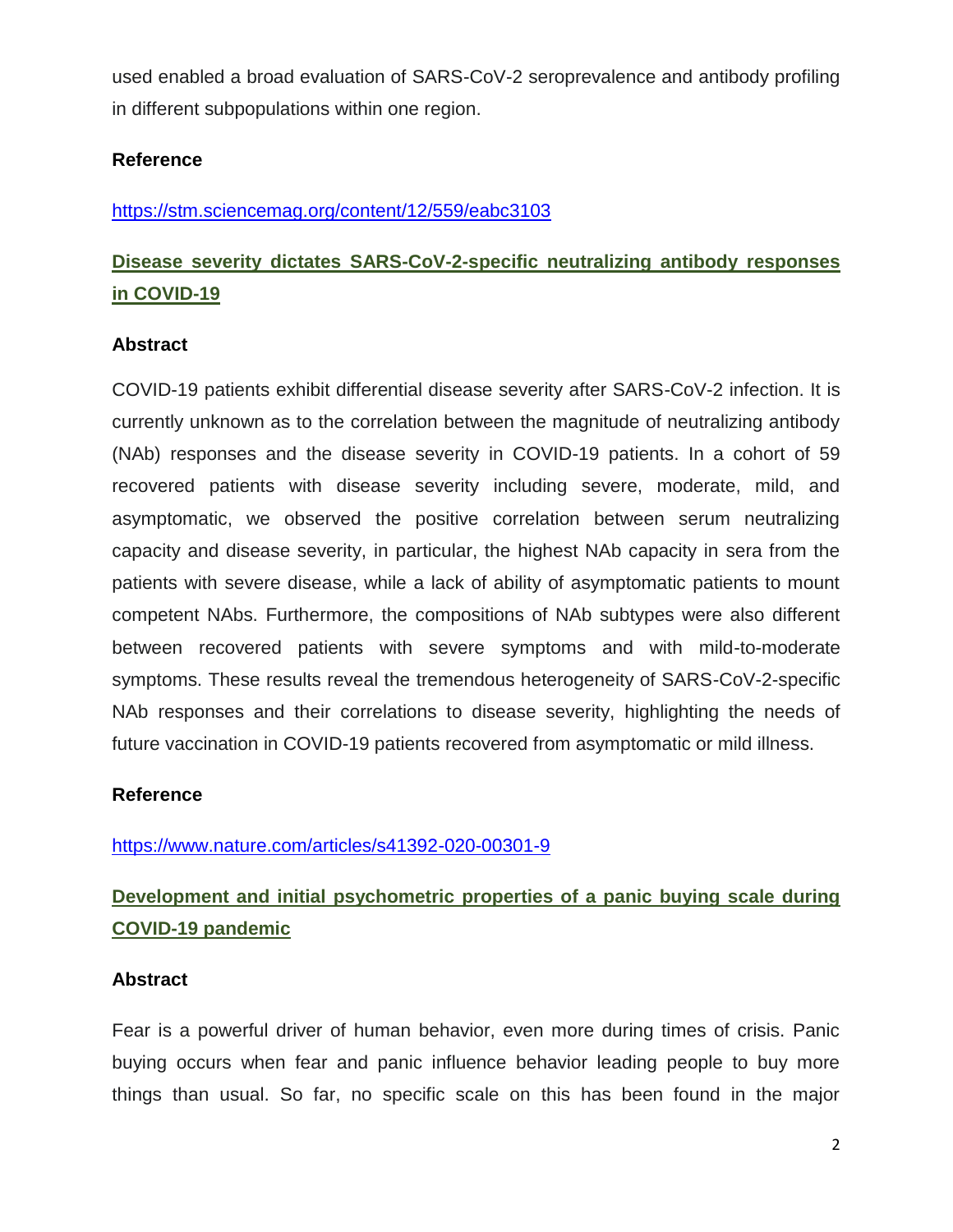databases, thus the aim of this exploratory study is to develop a Panic Buying Scale (PBS) during COVID-19 pandemic. 393 Brazilians took part in this study (251 women and 142 men), answering a sociodemographic questionnaire and instruments of these variables: (1) panic buying, (2) impulse buying, (3) temporal focus, (4) optimism, (5) risk perception, and (6) need for cognition. Data collection was conducted through an online questionnaire which was shared through social media networks, from April 10th to May 4th, 2020. Factorial exploratory and confirmatory analysis indicated that PBS has a unidimensional solution and showed satisfactory reliability indexes. Results revealed that men buy more by panic than women. PBS also was positively correlated with impulse buying, past and future temporal focus, and risk perception; as well as negatively correlated with optimism and age. Findings suggest that PBS is psychometrically acceptable in the Brazilian context. This new instrument can be useful to understand the psychosocial phenomena associated with consumer behavior. Future investigations could provide more evidences of validity in other contexts.

### **Reference**

## [https://www.cell.com/heliyon/fulltext/S2405-8440\(20\)31589-9](https://www.cell.com/heliyon/fulltext/S2405-8440(20)31589-9)

# **Low-cost measurement of face mask efficacy for filtering expelled droplets during speech**

#### **Abstract**

Mandates for mask use in public during the recent coronavirus disease 2019 (COVID-19) pandemic, worsened by global shortage of commercial supplies, have led to widespread use of homemade masks and mask alternatives. It is assumed that wearing such masks reduces the likelihood for an infected person to spread the disease, but many of these mask designs have not been tested in practice. A simple optical measurement method was demonstrated to evaluate the efficacy of masks to reduce the transmission of respiratory droplets during regular speech. In proof-of-principle studies, a variety of commonly available mask types were compared and was observed that some mask types approach the performance of standard surgical masks, while some mask alternatives, such as neck gaiters or bandanas, offer very little protection. This measurement setup is inexpensive and can be built and operated by nonexperts,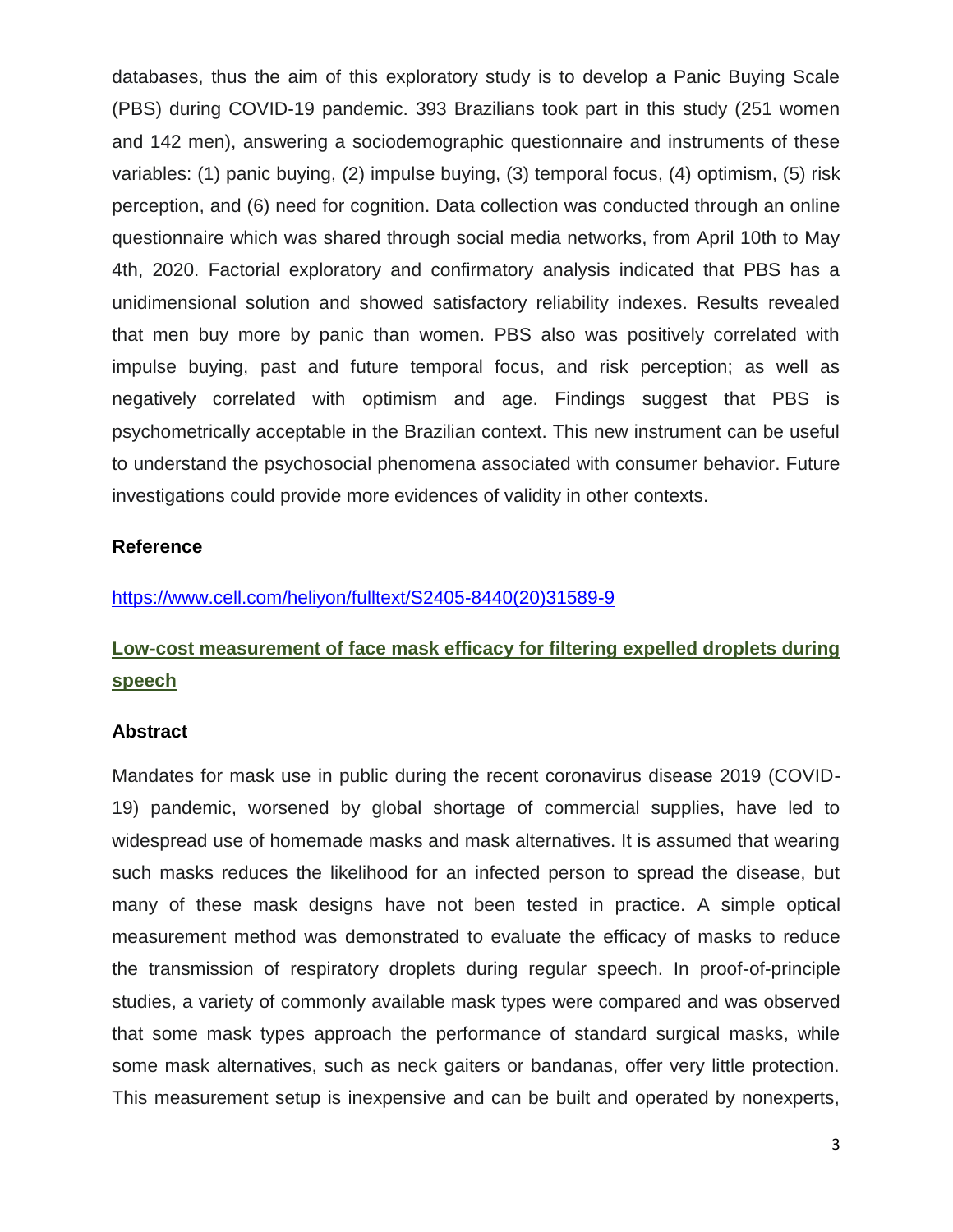allowing for rapid evaluation of mask performance during speech, sneezing, or coughing.

## **Reference**

<https://advances.sciencemag.org/content/6/36/eabd3083>

## **Publication Date: Aug 31, 2020**

## **Activate: Randomized clinical trial of BCG vaccination against infection in the elderly**

## **Abstract**

BCG vaccination in children protects against heterologous infections and improves survival independently of tuberculosis prevention. The phase III ACTIVATE trial assessed whether BCG has similar effects in the elderly. In this double-blind, randomized trial, elderly patients (n=198) received BCG or placebo vaccine at hospital discharge, and were followed for 12 months for new infections. At interim analysis, BCG vaccination significantly increased the time to first infection (median 16 weeks compared to 11 weeks after placebo). The incidence of new infections was 42.3% (95% CIs 31.9-53.4%) after placebo vaccination and 25.0% (95% CIs 16.4-36.16%) after BCG vaccination; most of the protection was against respiratory tract infections of probable viral origin (hazard ratio 0.21, p: 0.013). No difference in the frequency of adverse effects was found. Data show that BCG vaccination is safe and can protect the elderly against infections. Larger studies are needed to assess protection against respiratory infections, including COVID-19.

## **Reference**

https://www.cell.com/cell/fulltext/S0092-8674(20)31139-9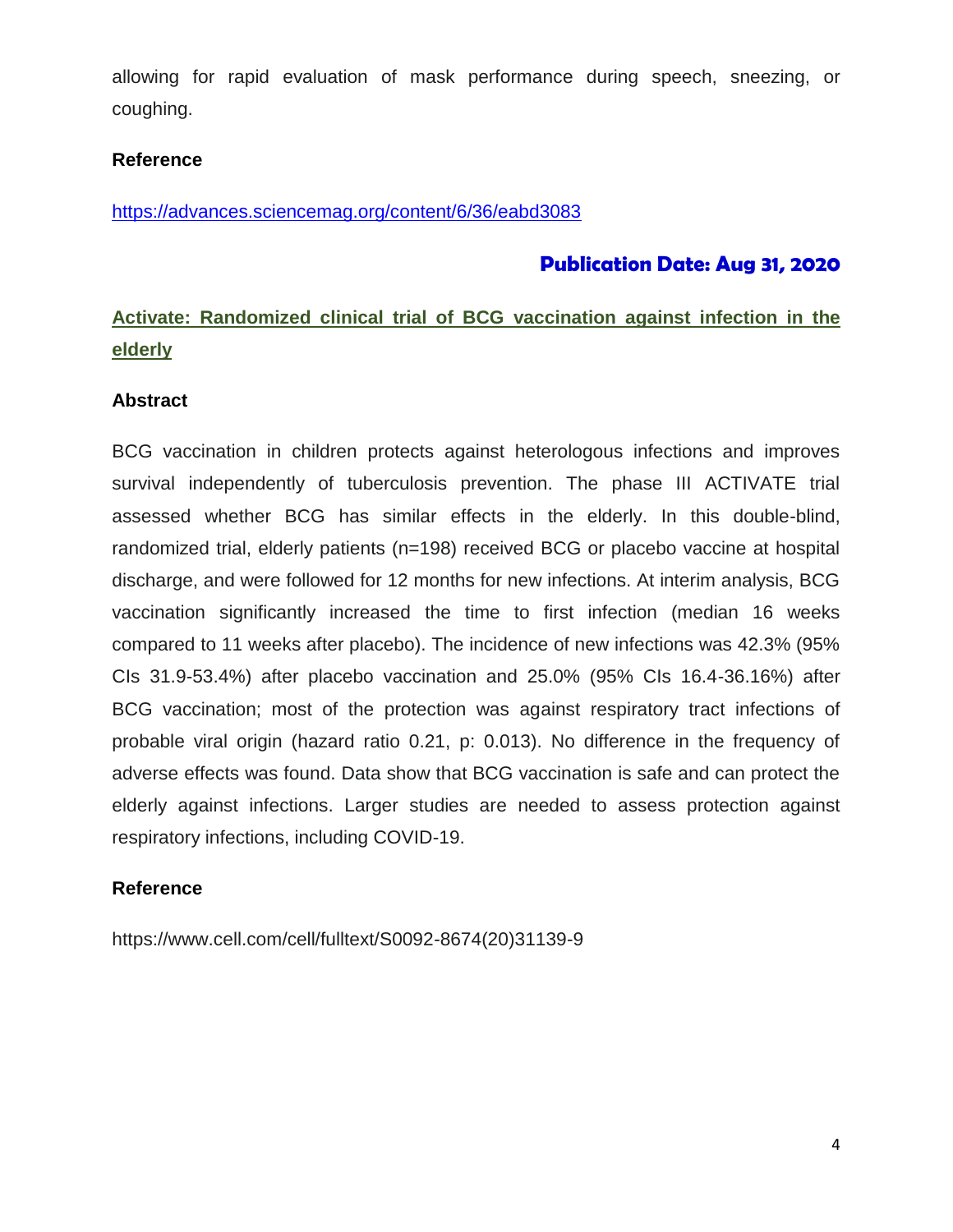## **Integrate structural analysis, isoform diversity, and interferon-inductive propensity of ACE2 to predict SARS-CoV2 susceptibility in vertebrates**

## **Abstract**

The current new coronavirus disease (COVID-19) has caused globally near 0.4/6 million confirmed deaths/infected cases across more than 200 countries. As the etiological coronavirus (a.k.a. SARS-CoV2) may putatively have a bat origin, our understanding about its intermediate reservoir between bats and humans, especially its tropism in wild and domestic animals are mostly unknown. This constitutes major concerns in public health for the current pandemics and potential zoonosis. Previous reports using structural analysis of the viral spike protein (S) binding its cell receptor of angiotensinconverting enzyme 2 (ACE2), indicate a broad potential of SARS-CoV2 susceptibility in wild and particularly domestic animals. Through integration of key immunogenetic factors, including the existence of S-binding-void ACE2 isoforms and the disparity of ACE2 expression upon early innate immune response, we further refine the SARS-CoV2 susceptibility prediction to fit recent experimental validation. In addition to showing a broad susceptibility potential across mammalian species based on structural analysis, our results also reveal that domestic animals including dogs, pigs, cattle and goats may evolve ACE2-related immunogenetic diversity to restrict SARS-CoV2 infections. Thus, we propose that domestic animals may be unlikely to play a role as amplifying hosts unless the virus has further species-specific adaptation. Findings may relieve relevant public concerns regarding COVID-19-like risk in domestic animals, highlight virus-host coevolution, and evoke disease intervention through targeting ACE2 molecular diversity and interferon optimization.

## **Reference**

Sang, Eric R., Yun Tian, Yuanying Gong, Laura C. Miller, and Yongming Sang. "Integrate Structural Analysis, Isoform Diversity, and Interferon-Inductive Propensity of ACE2 to Refine SARS-CoV2 Susceptibility Prediction in Vertebrates." *bioRxiv* (2020).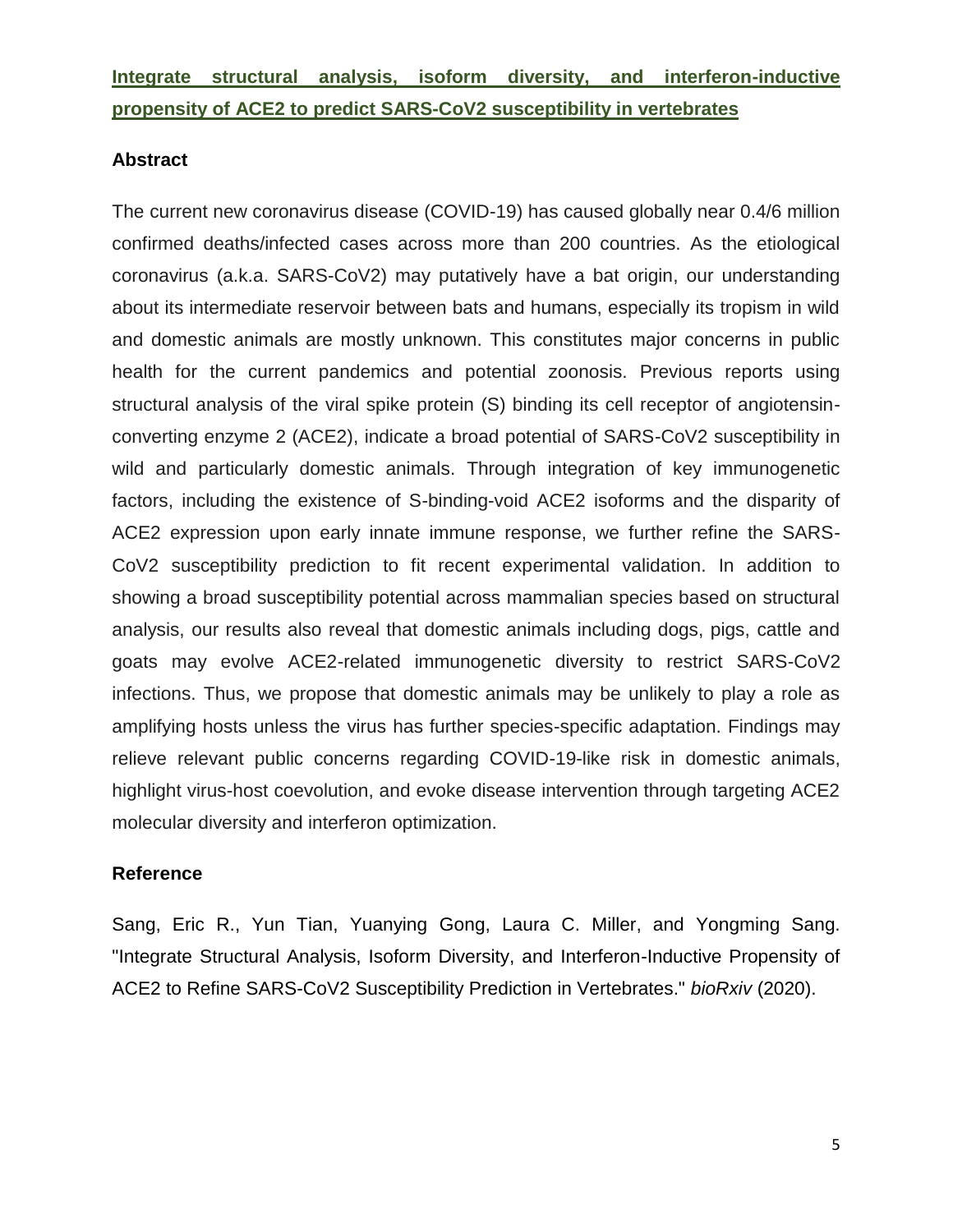# **Robust T cell response towards spike, membrane, and nucleocapsid SARS-CoV-2 proteins is not associated with recovery in critical COVID-19 patients**

## **Abstract**

T cell immunity towards SARS-CoV-2 spike (S), membrane (M), and nucleocapsid (N) proteins might define COVID-19 severity. Therefore, the SARS-CoV-2-reactive T cell responses were compared in moderate, severe, and critical COVID-19 patients and unexposed donors. Overlapping peptide pools of all three proteins induce SARS-CoV-2 reactive T cell response with dominance of CD4+ over CD8+ T cells and demonstrate interindividual immunity against the three proteins. M-protein induces the highest frequencies of CD4+ T cells, suggesting its relevance for diagnosis and vaccination. Importantly, T cell response of critical COVID-19 patients is robust and comparable or even superior to non-critical patients. Virus clearance and COVID-19 survival are not associated with either SARS-CoV-2 T cell kinetics or magnitude of T cell responses, respectively. Thus, this data disprove the hypothesis of insufficient SARS-CoV-2 reactive immunity in critical COVID-19. Conversely, it indicates that activation of differentiated memory effector T cells could cause hyper-reactivity and immunopathogenesis in critical patients.

## **Reference**

Thieme, Constantin J., Moritz Anft, Krystallenia Paniskaki, Arturo Blazquez-Navarro, Adrian Doevelaar, Felix S. Seibert, Bodo Hoelzer et al. "Robust T cell response towards spike, membrane, and nucleocapsid SARS-CoV-2 proteins is not associated with recovery in critical COVID-19 patients." *Cell Reports Medicine* (2020): 100092 (I.F.: 8.109).

## **Genetics and COVID-19: How to protect the susceptible**

## **Abstract**

Along with the potential for breakthroughs in care and prevention, the search for genetic mechanisms underlying the spread and severity of COVID-19 introduces the risk of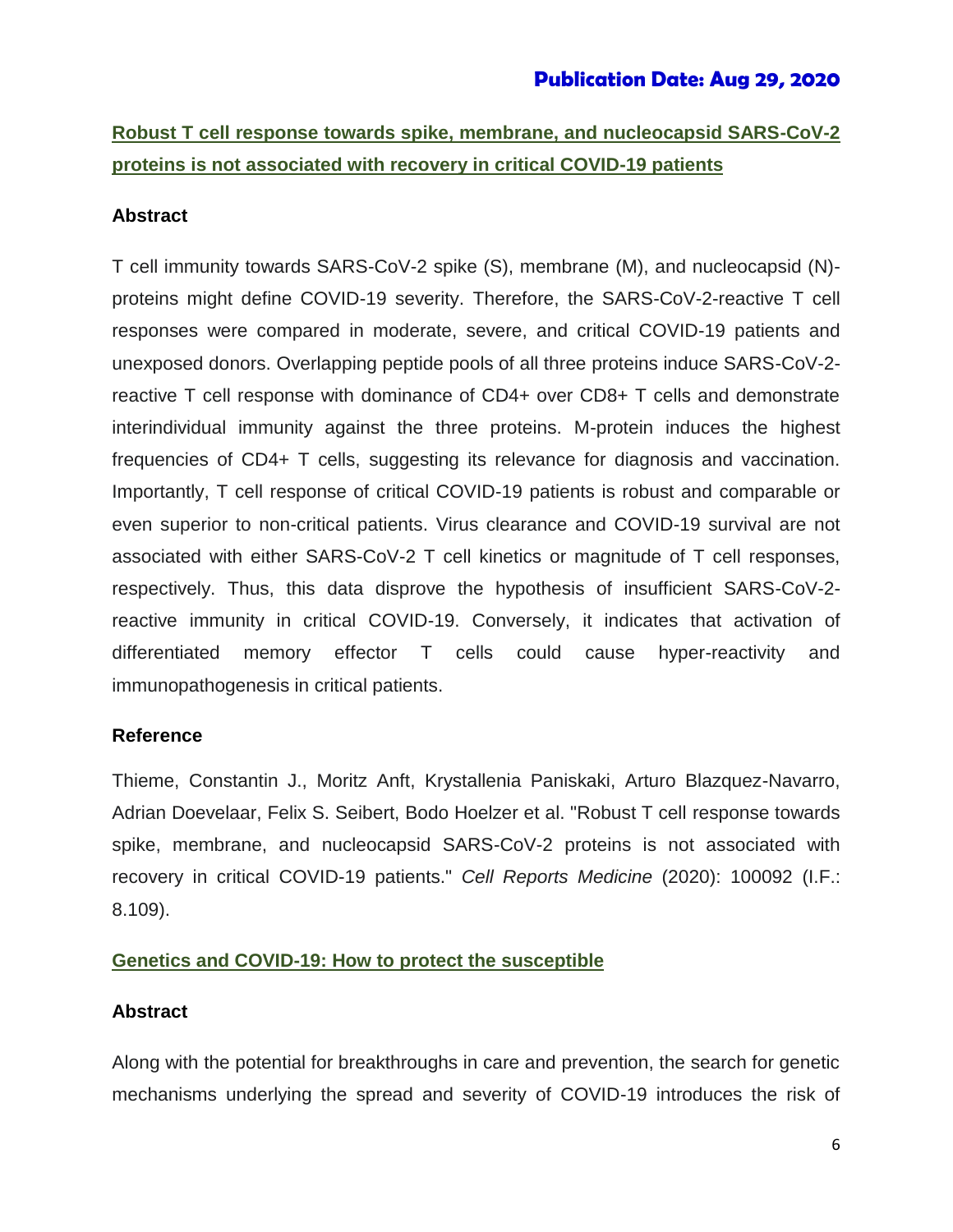discrimination against those found to have markers for susceptibility. New legal protections were proposed to mitigate gaps in protections under existing laws.

## **Reference**

Field, Robert I., Anthony W. Orlando, and Arnold J. Rosoff. "Genetics and COVID-19: How to Protect the Susceptible." *Trends in Genetics* (2020) (I.F.: 11.333).

## **Publication Date: Aug 28, 2020**

# **Outcomes following SARS-CoV-2 infection in liver transplant recipients: An international registry study**

## **Abstract**

*Background*: Despite concerns that patients with liver transplants might be at increased risk of adverse outcomes from COVID-19 because of coexisting comorbidities and use of immunosuppressants, the effect of severe acute respiratory syndrome coronavirus 2 (SARS-CoV-2) infection on this patient group remains unclear. We aimed to assess the clinical outcomes in these patients.

*Methods*: In this multicentre cohort study, data was collected on patients with laboratory-confirmed SARS-CoV-2 infection, who were older than 18 years, who had previously received a liver transplant, and for whom data had been submitted by clinicians to one of two international registries (COVID-Hep and SECURE-Cirrhosis) at the end of the patient's disease course. Patients without a known hospitalisation status or mortality outcome were excluded. For comparison, data from a contemporaneous cohort of consecutive patients with SARS-CoV-2 infection who had not received a liver transplant were collected from the electronic patient records of the Oxford University Hospitals National Health Service Foundation Trust. We compared the cohorts with regard to several outcomes (including death, hospitalisation, intensive care unit [ICU] admission, requirement for intensive care, and need for invasive ventilation). A propensity score-matched analysis was done to test for an association between liver transplant and death.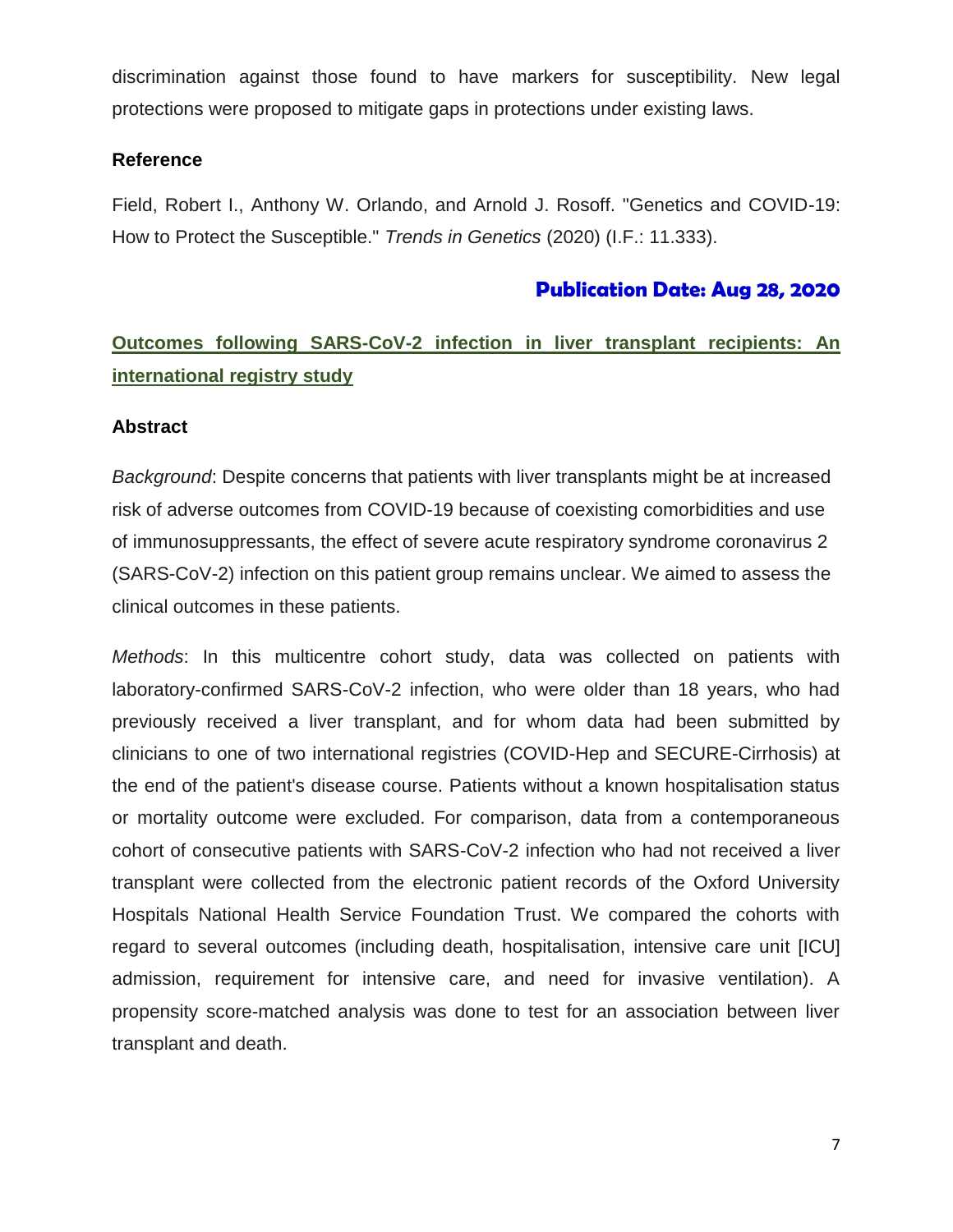*Findings*: Between March 25 and June 26, 2020, data were collected for 151 adult liver transplant recipients from 18 countries (median age 60 years [IQR 47–66], 102 [68%] men, 49 [32%] women) and 627 patients who had not undergone liver transplantation (median age 73 years [44–84], 329 [52%] men, 298 [48%] women). The groups did not differ with regard to the proportion of patients hospitalised (124 [82%] patients in the liver transplant cohort vs 474 [76%] in the comparison cohort, p=0·106), or who required intensive care (47 [31%] vs 185 [30%], p=0·837). However, ICU admission (43 [28%] vs 52 [8%], p<0·0001) and invasive ventilation (30 [20%] vs 32 [5%], p<0·0001) were more frequent in the liver transplant cohort. 28 (19%) patients in the liver transplant cohort died, compared with 167 (27%) in the comparison cohort (p=0·046). In the propensity score-matched analysis (adjusting for age, sex, creatinine concentration, obesity, hypertension, diabetes, and ethnicity), liver transplantation did not significantly increase the risk of death in patients with SARS-CoV-2 infection (absolute risk difference 1·4% [95% CI −7·7 to 10·4]). Multivariable logistic regression analysis showed that age (odds ratio 1·06 [95% CI 1·01 to 1·11] per 1 year increase), serum creatinine concentration (1·57 [1·05 to 2·36] per 1 mg/dL increase), and non-liver cancer (18·30 [1·96 to 170·75]) were associated with death among liver transplant recipients.

*Interpretation*: Liver transplantation was not independently associated with death, whereas increased age and presence of comorbidities were. Factors other than transplantation should be preferentially considered in relation to physical distancing and provision of medical care for patients with liver transplants during the COVID-19 pandemic.

#### **Reference**

Webb, Gwilym J., Thomas Marjot, Jonathan A. Cook, Costica Aloman, Matthew J. Armstrong, Erica J. Brenner, Maria-Andreea Catana et al. "Outcomes following SARS-CoV-2 infection in liver transplant recipients: an international registry study." *The Lancet Gastroenterology & Hepatology* (2020) (I.F.: 14.789).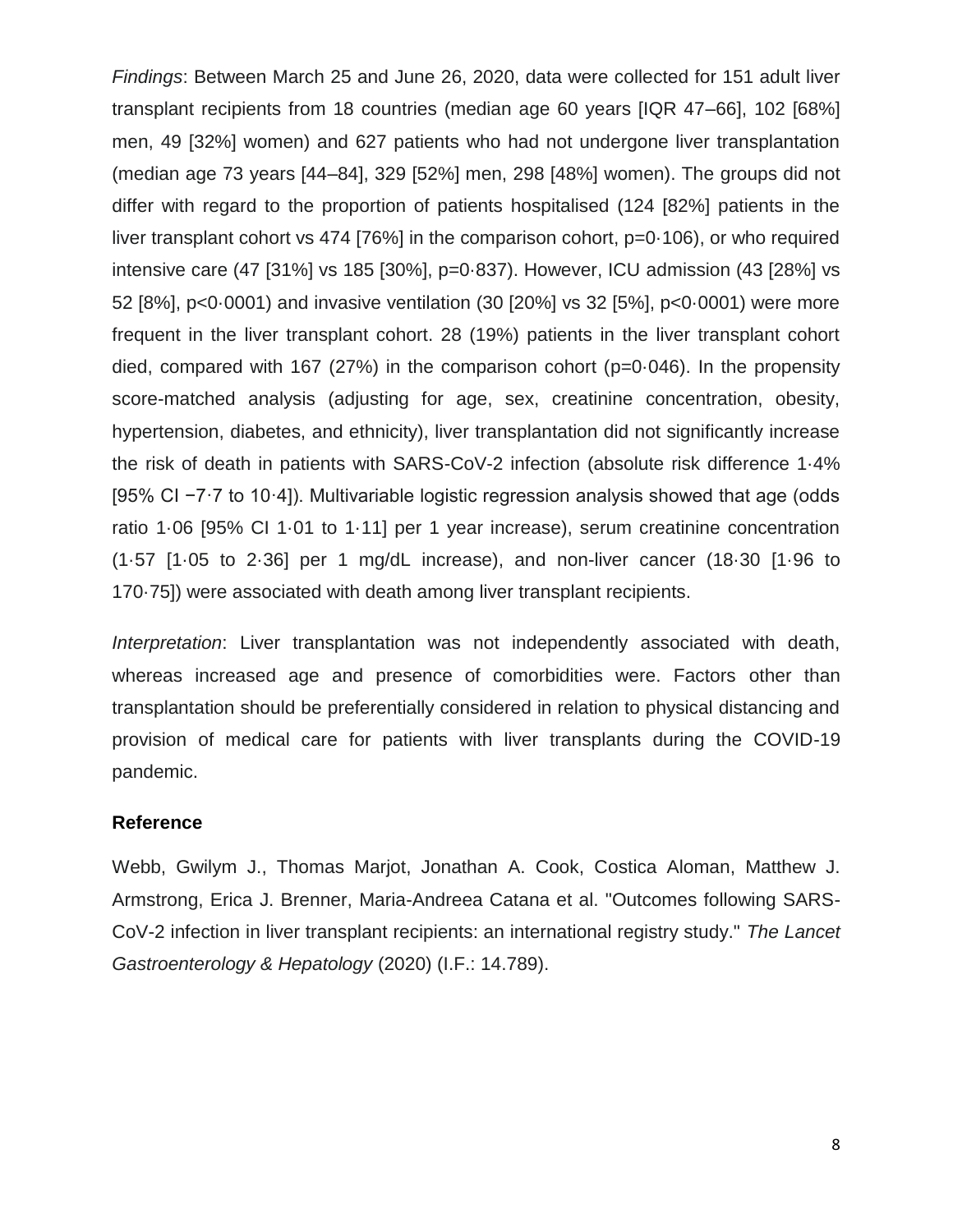## **Publication Date: Aug 27, 2020**

**Pathophysiology of COVID-19-associated acute respiratory distress syndrome: A multicentre prospective observational study**

#### **Abstract**

*Background*: Patients with COVID-19 can develop acute respiratory distress syndrome (ARDS), which is associated with high mortality. The aim of this study was to examine the functional and morphological features of COVID-19-associated ARDS and to compare these with the characteristics of ARDS unrelated to COVID-19.

*Methods*: This prospective observational study was done at seven hospitals in Italy. We enrolled consecutive, mechanically ventilated patients with laboratory-confirmed COVID-19 and who met Berlin criteria for ARDS, who were admitted to the intensive care unit (ICU) between March 9 and March 22, 2020. All patients were sedated, paralysed, and ventilated in volume-control mode with standard ICU ventilators. Static respiratory system compliance, the ratio of partial pressure of arterial oxygen to fractional concentration of oxygen in inspired air, ventilatory ratio (a surrogate of dead space), and D-dimer concentrations were measured within 24 h of ICU admission. Lung CT scans and CT angiograms were done when clinically indicated. A dataset for ARDS unrelated to COVID-19 was created from previous ARDS studies. Survival to day 28 was assessed.

*Findings*: Between March 9 and March 22, 2020, 301 patients with COVID-19 met the Berlin criteria for ARDS at participating hospitals. Median static compliance was 41 mL/cm H2O (33–52), which was 28% higher than in the cohort of patients with ARDS unrelated to COVID-19 (32 mL/cm H2O [25–43]; p<0·0001). 17 (6%) of 297 patients with COVID-19-associated ARDS had compliances greater than the 95th percentile of the classical ARDS cohort. Total lung weight did not differ between the two cohorts. CT pulmonary angiograms (obtained in 23 [8%] patients with COVID-19-related ARDS) showed that 15 (94%) of 16 patients with D-dimer concentrations greater than the median had bilateral areas of hypoperfusion, consistent with thromboembolic disease. Patients with D-dimer concentrations equal to or less than the median had ventilatory ratios lower than those of patients with D-dimer concentrations greater than the median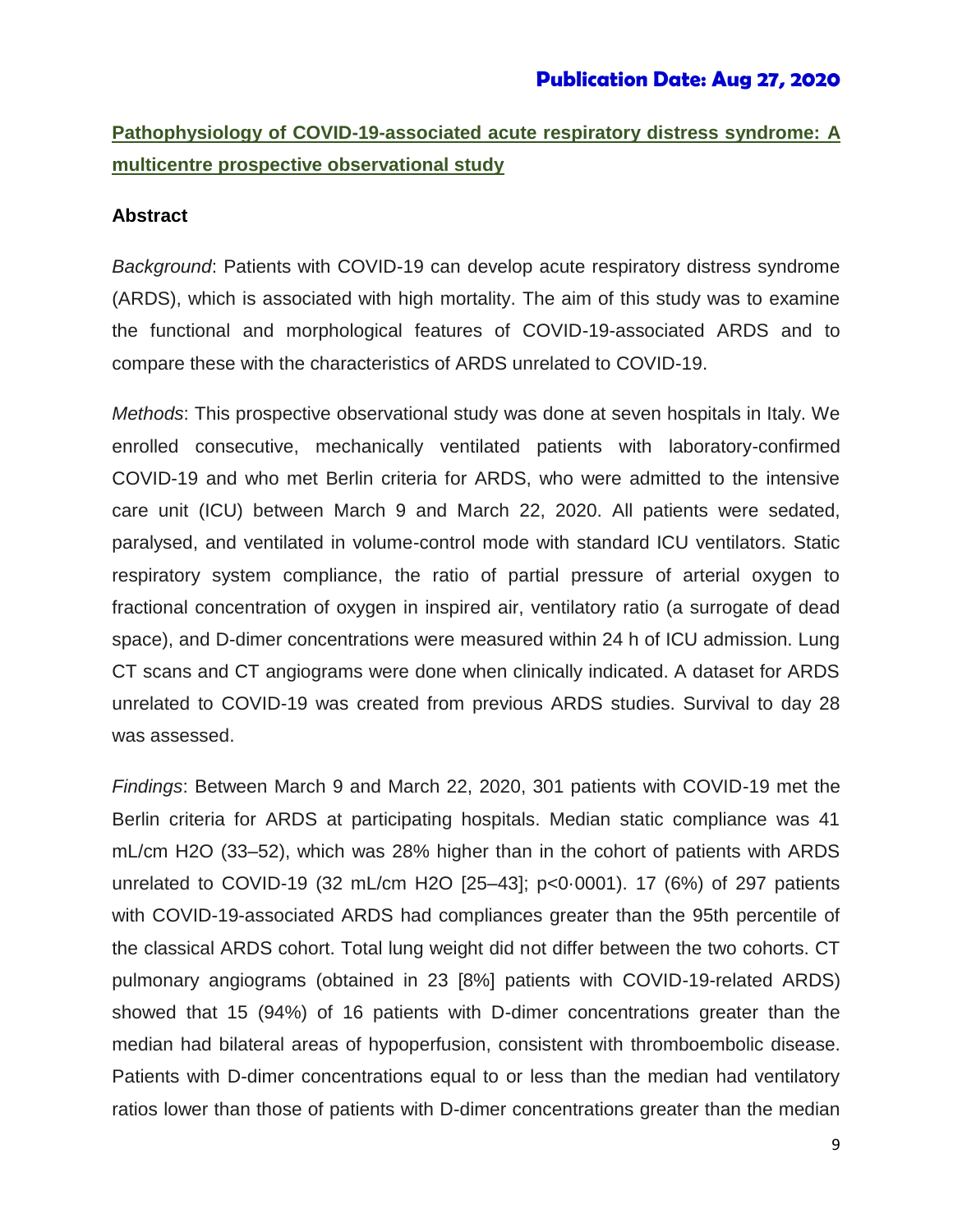(1·66 [1·32–1·95] *vs* 1·90 [1·50–2·33]; p=0·0001). Patients with static compliance equal to or less than the median and D-dimer concentrations greater than the median had markedly increased 28-day mortality compared with other patient subgroups (40 [56%] of 71 with high D-dimers and low compliance *vs* 18 [27%] of 67 with low D-dimers and high compliance, 13 [22%] of 60 with low D-dimers and low compliance, and 22 [35%] of 63 with high D-dimers and high compliance, all p=0·0001).

*Interpretation*: Patients with COVID-19-associated ARDS have a form of injury that, in many aspects, is similar to that of those with ARDS unrelated to COVID-19. Notably, patients with COVID-19-related ARDS who have a reduction in respiratory system compliance together with increased D-dimer concentrations have high mortality rates.

## **Reference**

Grasselli, Giacomo, Tommaso Tonetti, Alessandro Protti, Thomas Langer, Massimo Girardis, Giacomo Bellani, John Laffey *et al*. "Pathophysiology of COVID-19-associated acute respiratory distress syndrome: A multicentre prospective observational study." *The Lancet Respiratory Medicine* (2020) (I.F.: 25.094).

# **Human umbilical cord-derived mesenchymal stem cell therapy in patients with COVID-19: A phase 1 clinical trial**

## **Abstract**

No effective drug treatments are available for coronavirus disease 2019 (COVID-19). Host-directed therapies targeting the underlying aberrant immune responses leading to pulmonary tissue damage, death, or long-term functional disability in survivors require clinical evaluation. A parallel assigned controlled, non-randomized, phase 1 clinical trial was performed to evaluate the safety of human umbilical cord-derived mesenchymal stem cells (UC-MSCs) infusions in the treatment of patients with moderate and severe COVID-19 pulmonary disease. The study enrolled 18 hospitalized patients with COVID-19 (n = 9 for each group). The treatment group received three cycles of intravenous infusion of UC-MSCs (3 × 107 cells per infusion) on days 0, 3, and 6. Both groups received standard COVID-treatment regimens. Adverse events, duration of clinical symptoms, laboratory parameters, length of hospitalization, serial chest computed tomography (CT) images, the PaO2/FiO2 ratio, dynamics of cytokines, and IgG and IgM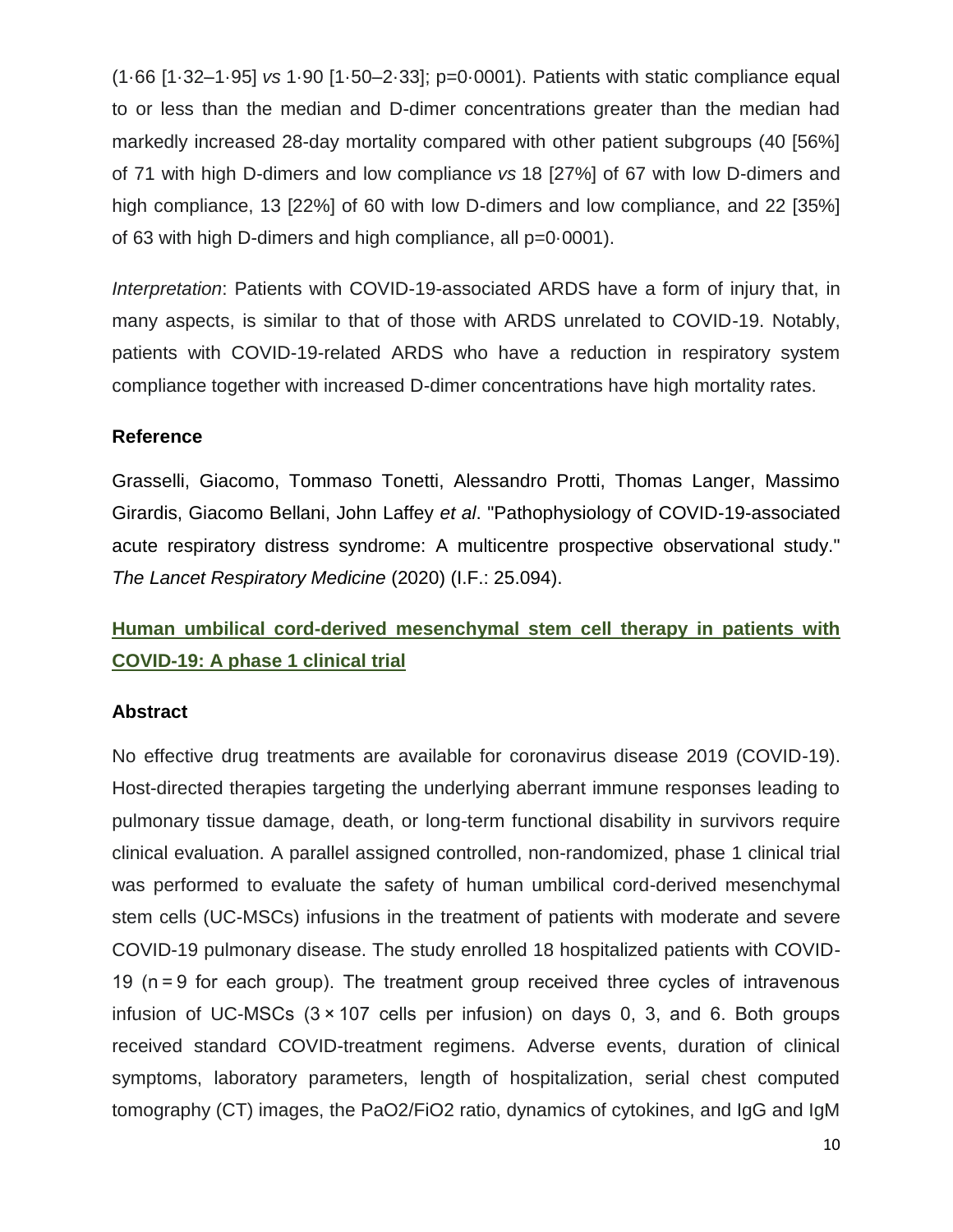anti-SARS-CoV-2 antibodies were analyzed. No serious UC-MSCs infusion-associated adverse events were observed. Two patients receiving UC-MSCs developed transient facial flushing and fever, and one patient developed transient hypoxia at 12 h post UC-MSCs transfusion. Mechanical ventilation was required in one patient in the treatment group compared with four in the control group. All patients recovered and were discharged. Our data show that intravenous UC-MSCs infusion in patients with moderate and severe COVID-19 is safe and well tolerated. Phase 2/3 randomized, controlled, double-blinded trials with long-term follow-up are needed to evaluate the therapeutic use of UC-MSCs to reduce deaths and improve long-term treatment outcomes in patients with serious COVID-19.

## **Reference**

Meng, Fanping, Ruonan Xu, Siyu Wang, Zhe Xu, Chao Zhang, Yuanyuan Li, Tao Yang *et al*. "Human umbilical cord-derived mesenchymal stem cell therapy in patients with COVID-19: A phase 1 clinical trial." *Signal Transduction and Targeted Therapy* 5, no. 1 (2020): 1-7 (I.F.: 13.493).

## **Prevalence of phenotypes of acute respiratory distress syndrome in critically ill patients with COVID-19: A prospective observational study**

#### **Abstract**

*Background*: In acute respiratory distress syndrome (ARDS) unrelated to COVID-19, two phenotypes, based on the severity of systemic inflammation (hyperinflammatory and hypoinflammatory), have been described. The hyperinflammatory phenotype is known to be associated with increased multiorgan failure and mortality. In this study, we aimed to identify these phenotypes in COVID-19-related ARDS.

*Methods*: In this prospective observational study done at two UK intensive care units, we recruited patients with ARDS due to COVID-19. Demographic, clinical, and laboratory data were collected at baseline. Plasma samples were analysed for interleukin-6 (IL-6) and soluble tumour necrosis factor receptor superfamily member 1A (TNFR1) using a novel point-of-care assay. A parsimonious regression classifier model was used to calculate the probability for the hyperinflammatory phenotype in COVID-19 using IL-6, soluble TNFR1, and bicarbonate levels. Data from this cohort was compared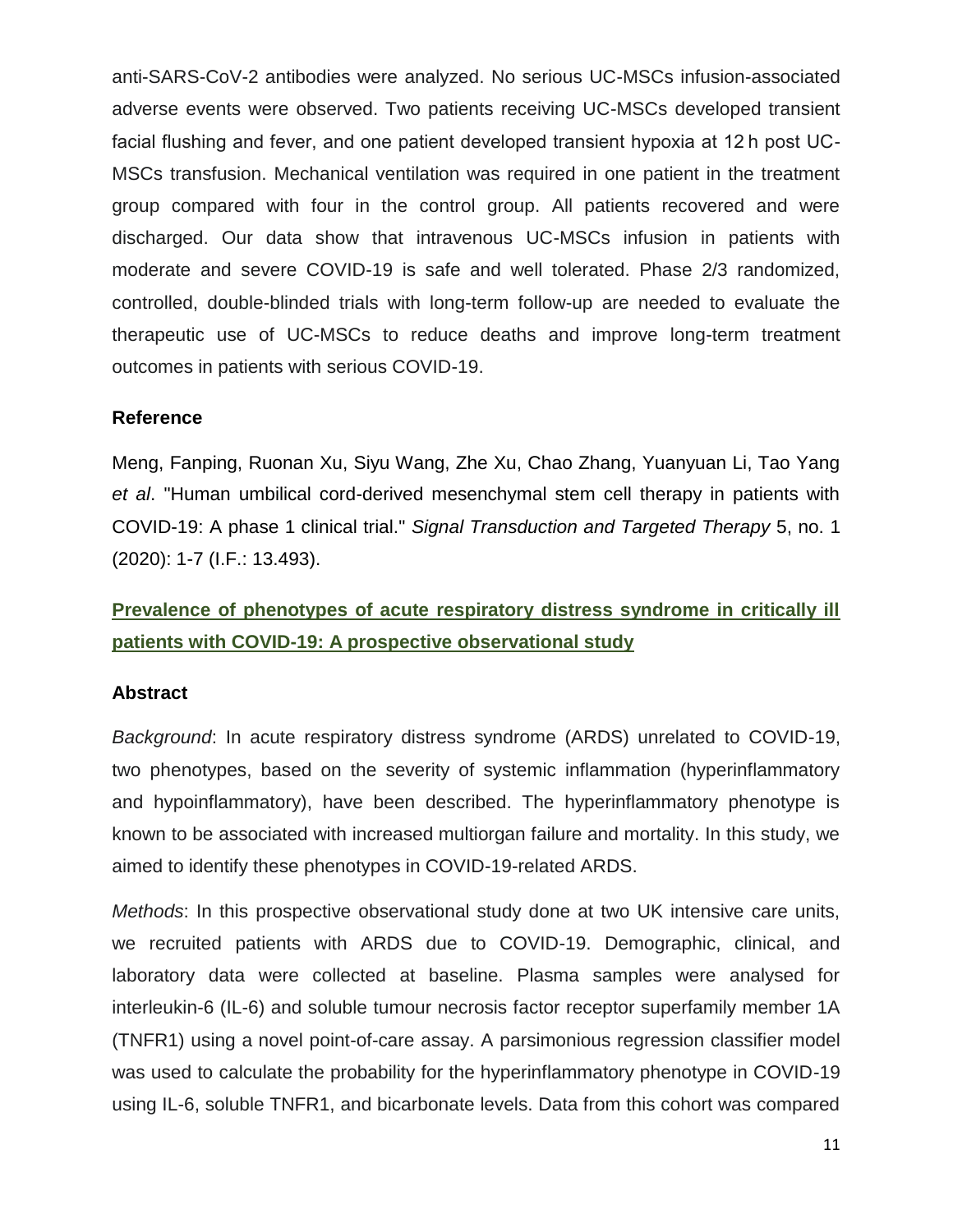with patients with ARDS due to causes other than COVID-19 recruited to a previous UK multicentre, randomised controlled trial of simvastatin (HARP-2).

*Findings*: Between March 17 and April 25, 2020, 39 patients were recruited to the study. Median ratio of partial pressure of arterial oxygen to fractional concentration of oxygen in inspired air (PaO2/FiO2) was 18 kpa (IQR 15–21) and acute physiology and chronic health evaluation II score was 12 (10–16). 17 (44%) of 39 patients had died by day 28 of the study. Compared with survivors, patients who died were older and had lower PaO2/FiO2. The median probability for the hyperinflammatory phenotype was 0·03 (IQR 0·01–0·2). Depending on the probability cutoff used to assign class, the prevalence of the hyperinflammatory phenotype was between four (10%) and eight (21%) of 39, which is lower than the proportion of patients with the hyperinflammatory phenotype in HARP-2 (186 [35%] of 539). Using the Youden index cutoff (0·274) to classify phenotype, five (63%) of eight patients with the hyperinflammatory phenotype and 12 (39%) of 31 with the hypoinflammatory phenotype died. Compared with matched patients recruited to HARP-2, levels of IL-6 were similar in our cohort, whereas soluble TNFR1 was significantly lower in patients with COVID-19-associated ARDS.

*Interpretation*: In this exploratory analysis of 39 patients, ARDS due to COVID-19 was not associated with higher systemic inflammation and was associated with a lower prevalence of the hyperinflammatory phenotype than that observed in historical ARDS data. This finding suggests that the excess mortality observed in COVID-19-related ARDS is unlikely to be due to the upregulation of inflammatory pathways described by the parsimonious model.

## **Reference**

Sinha, Pratik, Carolyn S. Calfee, Shiney Cherian, David Brealey, Sean Cutler, Charles King, Charlotte Killick et al. "Prevalence of phenotypes of acute respiratory distress syndrome in critically ill patients with COVID-19: A prospective observational study." *The Lancet Respiratory Medicine* (2020) (I.F.: 25.094).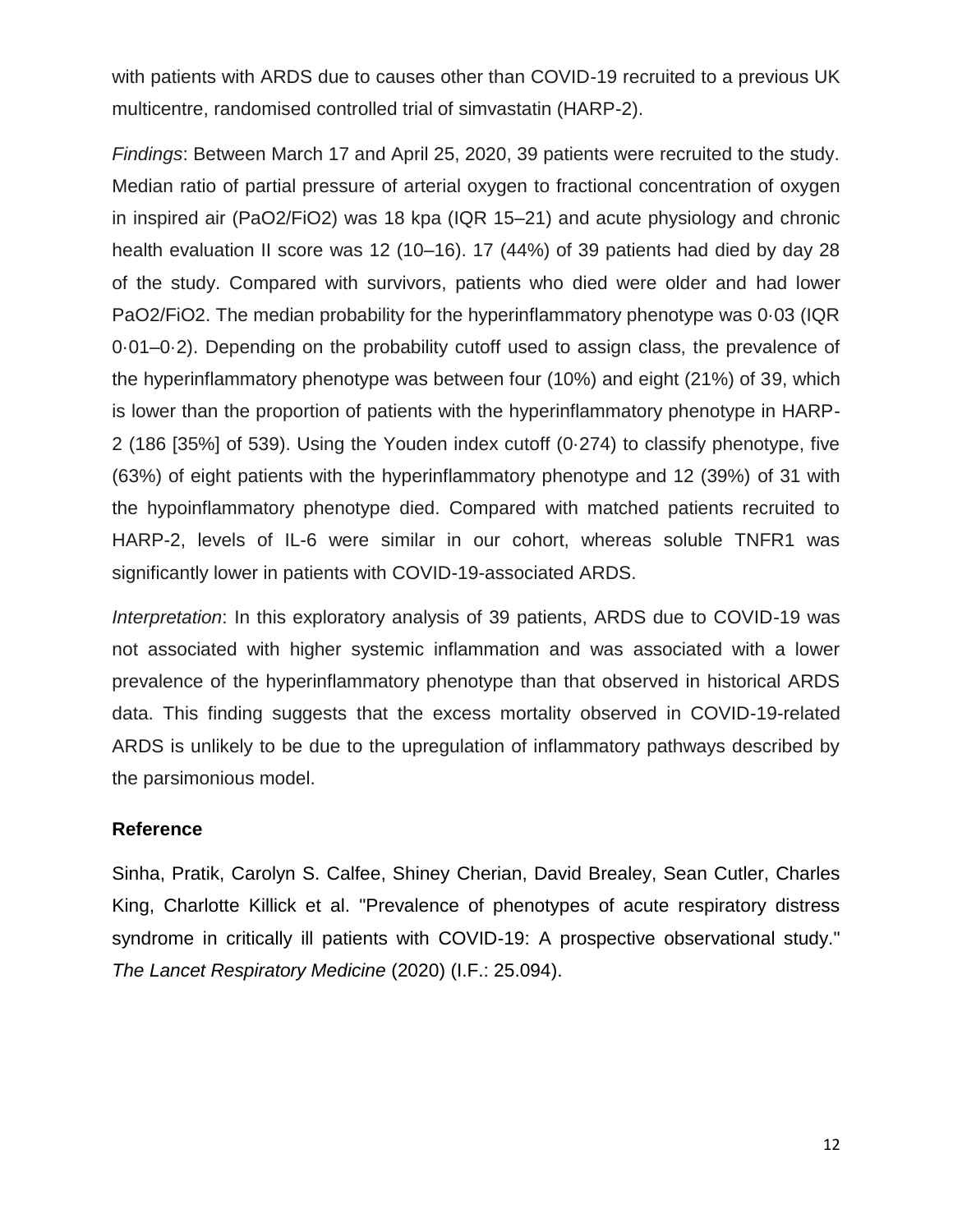## **Blood pressure control and adverse outcomes of COVID-19 infection in patients with concomitant hypertension in Wuhan, China**

## **Abstract**

Hypertension is a common comorbidity in hospitalized patients with COVID-19 infection. This study aimed to estimate the risks of adverse events associated with in-hospital blood pressure (BP) control and the effects of angiotensin II receptor blocker (ARB) prescription in COVID-19 patients with concomitant hypertension. In this retrospective cohort study, the anonymized medical records of COVID-19 patients were retrieved from an acute field hospital in Wuhan, China. Clinical data, drug prescriptions, and laboratory investigations were collected for individual patients with diagnosed hypertension on admission. Cox proportional hazards models were used to estimate the risks of adverse outcomes associated with BP control during the hospital stay. Of 803 hypertensive patients, 67 (8.3%) were admitted to the ICU, 30 (3.7%) had respiratory failure, 26 (3.2%) had heart failure, and 35 (4.8%) died. After adjustment for confounders, the significant predictors of heart failure were average systolic blood pressure (SBP) (hazard ratio (HR) per 10 mmHg 1.89, 95% confidence interval (CI): 1.15, 3.13) and pulse pressure (HR per 10 mmHg 2.71, 95% CI: 1.39, 5.29). The standard deviations of SBP and diastolic BP were independently associated with mortality and ICU admission. The risk estimates of poor BP control were comparable between patients receiving ARBs and those not receiving ARBs, with the only exception of a high risk of heart failure in the non-ARB group. Poor BP control was independently associated with higher risks of adverse outcomes of COVID-19. ARB drugs did not increase the risks of adverse events in hypertensive patients.

## **Reference**

Ran, Jinjun, Ying Song, Zian Zhuang, Lefei Han, Shi Zhao, Peihua Cao, Yan Geng *et al.* "Blood pressure control and adverse outcomes of COVID-19 infection in patients with concomitant hypertension in Wuhan, China." *Hypertension Research* (2020): 1-10 (I.F.: 2.941).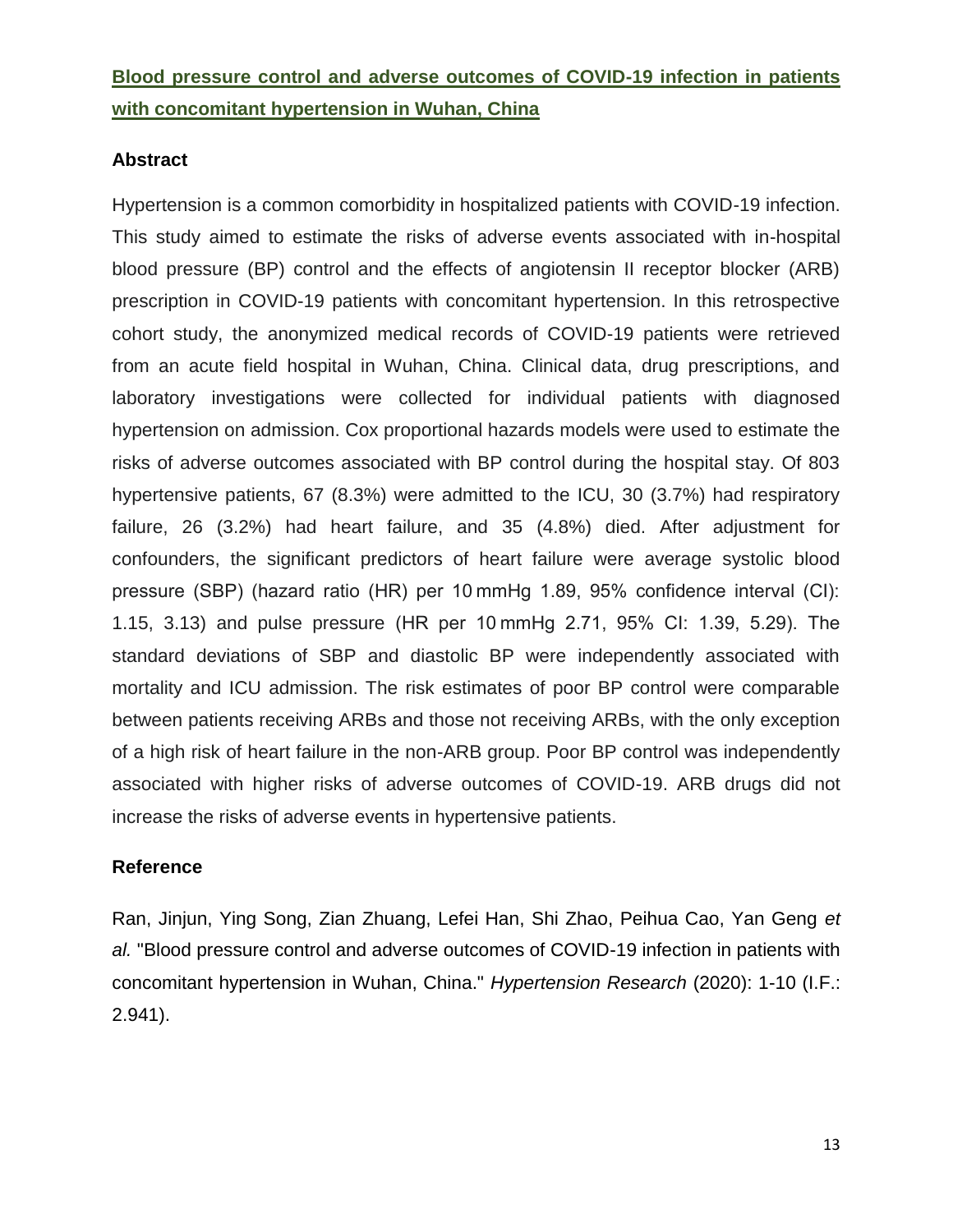# NEWS LETTER

## **Publication Date: Sep 02, 2020**

# **Coronavirus research updates: Antibodies persist for months rather than dwindling**

*Nature* wades through the literature on the new coronavirus — and summarizes key papers as they appear.

## *Why infected primary-school pupils could be hard to spot (Sep 02, 2020):*

As the new coronavirus ripped through several care homes in England, more than 80% of the residents mounted an antibody response to the virus, including 82% of those over the age of 80. During outbreaks at six residential and nursing homes, Shamez Ladhani at Public Health England in London and his colleagues tested more than 500 residents and staff for SARS-CoV-2 infection (S. N. Ladhani et al. Preprint at medRxiv https://doi.org/d7p2; 2020). About five weeks later, the team tested many of the same people for antibodies to SARS-CoV-2 and in particular for neutralizing antibodies, potent molecules that can block the virus from infecting cells. The team found that roughly the same proportion of staff members and care-home residents had formed antibodies to the coronavirus. And neutralizing antibodies had developed in almost 90% of both staff members and residents, including more than 80% of people over the age of 80. The authors caution that it is not clear whether antibodies against the virus guard against reinfection. The findings have not yet been peer-reviewed.

*COVID-19 testing helps sleep-away summer camps to avoid outbreaks (Sep 01, 2020):*

Rigorous SARS-CoV-2 testing and infection-control measures prevented outbreaks at four overnight camps in Maine that hosted hundreds of children between mid-June and mid-August.

Laura Blaisdell at the Maine Medical Center in Portland and colleagues report that the four sleep-away camps asked all attendees — both campers and staff — to be tested for SARS-CoV-2 before arrival (L. L. Blaisdell *et al.* Morb. Mortal. Wkly Rep. https://www.cdc.gov/mmwr/volumes/69/wr/mm6935e1.htm?s\_cid=mm6935e1\_w; 2020).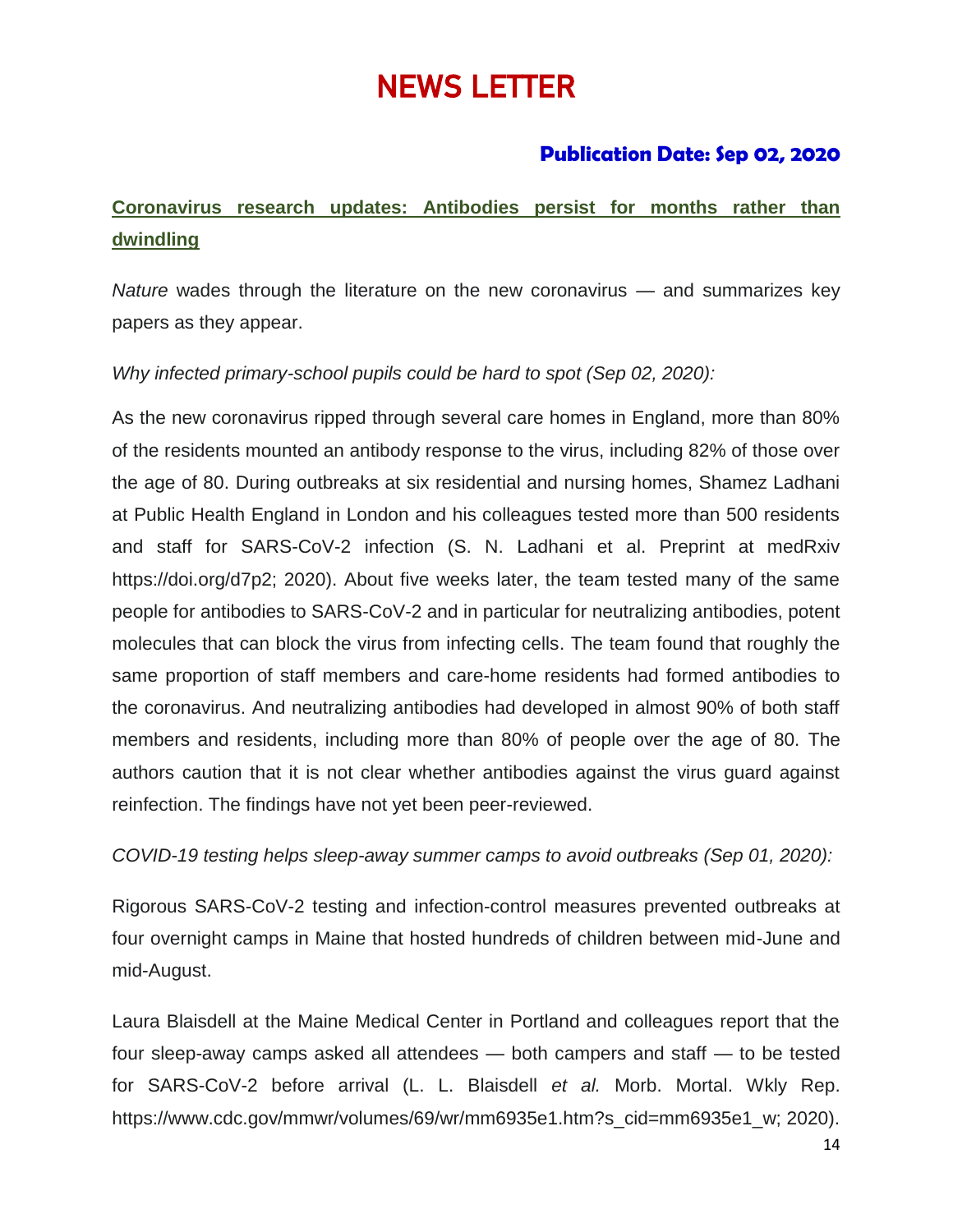Shortly after arrival, attendees were re-tested for the virus. They were also assigned to small cohorts and spent the first 14 days of camp quarantining with members of their cohort. Of more than 1,000 attendees, 2 staff members and one camper tested positive at camp and were isolated until they tested negative. The 30 people in the camper's cohort were quarantined; all tested negative for the virus during quarantine. The authors say that the virus did not spread beyond the three infected attendees.

*Why infected primary-school pupils could be hard to spot (Aug 27, 2020):*

Children aged 6 to 13 are less likely to have symptoms of COVID-19 than those who are younger or older, according to a study of nearly 400 infected people under the age of 21.

Matthew Kelly and his colleagues at Duke University School of Medicine in Durham, North Carolina, studied 382 children and young adults who had had close contact with a person infected with SARS-CoV-2 (J. H. Hurst *et al*. Preprint at medRxiv http://doi.org/d7cb; 2020). Roughly three-quarters of the study participants tested positive for SARS-CoV-2 either before or during the study. Only 61% of infected children aged 6 to 13 showed symptoms, compared with 75% of infected study participants under age 6 and 76% of those over age 13. Children aged 6–13 who did feel ill tended to have milder symptoms than older and younger study participants. Nearly one-third of infected children with an infected sibling did not have close contact with an infected adult, implying that the virus had spread from child to child.

## **Reference**

<https://www.nature.com/articles/d41586-020-00502-w>

## **WHO updates clinical care guidance with corticosteroid recommendations**

On 2 September, WHO published guidance for clinicians and health care decisionmakers on the use of corticosteroids in patients with COVID-19.

Corticosteroids are listed in the WHO model list of essential medicines, readily available globally at a low cost. WHO encourages countries to maintain sufficient stocks of corticosteroids to treat COVID-19 and the other disease for which they are effective,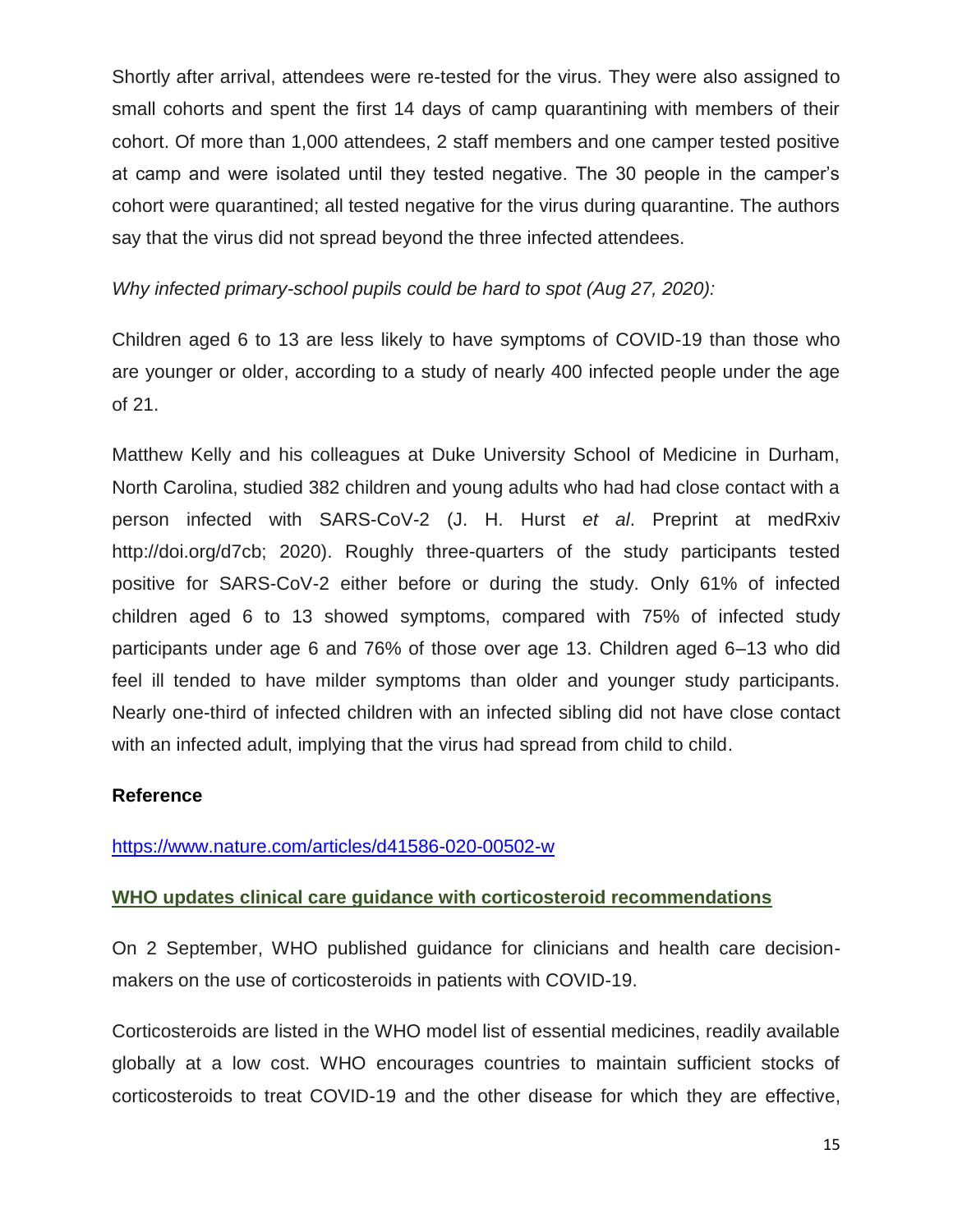while not maintaining excessive stocks which could deny other countries access. This guidance was developed in collaboration with the non-profit Magic Evidence Ecosystem Foundation (MAGIC), which provided methodologic support to develop and disseminate living guidance for COVID-19 drug treatments. For more details, read the link given below.

## **Reference**

[https://www.who.int/news-room/feature-stories/detail/who-updates-clinical-care](https://www.who.int/news-room/feature-stories/detail/who-updates-clinical-care-guidance-with-corticosteroid-recommendations)[guidance-with-corticosteroid-recommendations](https://www.who.int/news-room/feature-stories/detail/who-updates-clinical-care-guidance-with-corticosteroid-recommendations)

## **Publication Date: Sep 01, 2020**

## **Hunting for antibodies to combat COVID**‑**19**

Antibodies produced by the body in response to infectious pathogens such as SARS-CoV-2 are at the center of the fight against COVID-19. The vaccines in development seek to train the immune system to produce neutralizing antibodies that can protect people against infection (Biopharma Dealmakers, B18, June 2020), while antibodies produced in people who have been infected with SARS-CoV-2 can be the basis for diagnostic tests, as well as starting points for the development of antibody products that could be used for prevention or treatment. In this feature, with the help of data from DealForma we look at the application of antibodies in the development of both diagnostics and treatments for the COVID-19 pandemic, with a focus on some of the partnerships established to accelerate development.

## **Reference**

https://www.nature.com/articles/d43747-020-01115-y

## **Publication Date: Aug 28, 2020**

## **Poop tests stop COVID-19 outbreak at University of Arizona**

By testing dorm wastewater for the coronavirus, the University of Arizona may have stomped out a potential outbreak before it could spread, The Washington Post reports. Several countries and some U.S. universities have been checking sewage for RNA from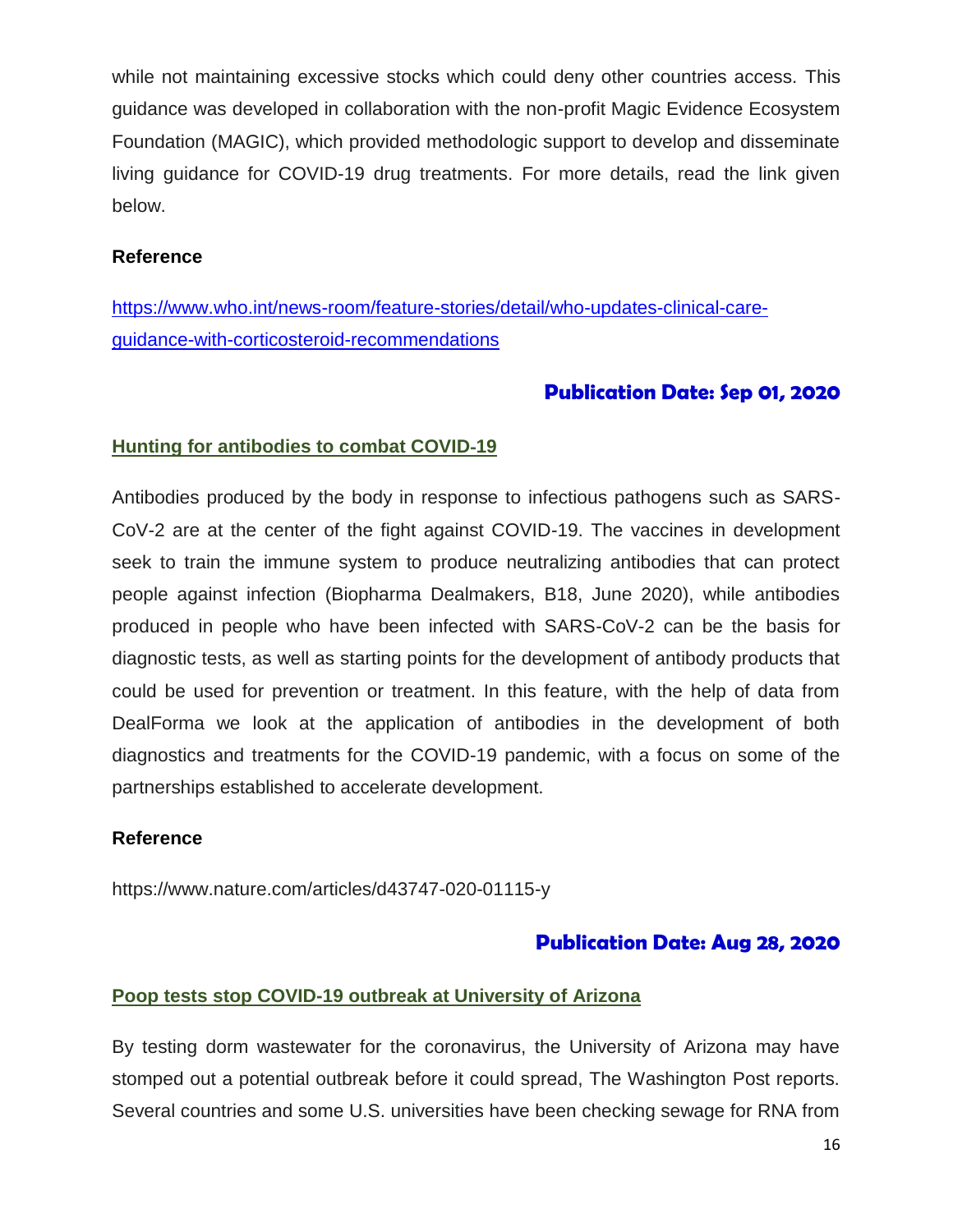SARS-CoV-2 in people's poop, which can signal infections shortly before clinical cases and deaths appear. In Arizona, wastewater from a student dormitory contained viral RNA just days after students—who had all tested negative for COVID-19—moved into their rooms this month. The university retested all 311 residents and dorm workers and found two students who were asymptomatic but positive for the virus; they were then quarantined, officials explained in a press conference. "If we had waited until they became symptomatic and they stayed in that dorm for days, or a week, or the whole incubation period, how many other people would have been infected?" said former U.S. Surgeon General Richard Carmona, now a faculty member at the university. That suggests sewage testing "is a very good early warning system," environmental health scientist Kevin Thomas of the University of Queensland, St. Lucia, told *The Washington Post.*

### **Reference**

# [https://www.sciencemag.org/news/2020/08/poop-tests-stop-covid-19-outbreak](https://www.sciencemag.org/news/2020/08/poop-tests-stop-covid-19-outbreak-university-arizona)[university-arizona#](https://www.sciencemag.org/news/2020/08/poop-tests-stop-covid-19-outbreak-university-arizona)

## **Pakistan's drive to restore essential health services during COVID-19**

Even in the wealthiest parts of the world, countries have been under pressure to keep their health systems well-organized and prepared to maintain essential health services for everyone as COVID-19 rages on. While Pakistan has demonstrated a strong resolve to deliver on the promise of health for all through universal health coverage (UHC), the country's health system is under immense strain from COVID-19.

Pakistan, with support from WHO, is working to strengthen basic primary health care. This will help ensure that the population receives the services they need during the pandemic, as close as possible to the communities in which they live. Ultimately, it will contribute to progress towards achieving UHC. As part of the overall WHO response to COVID-19, the UHC Partnership, along with a host of partners such as the United Nations Children's Fund (UNICEF), the United Nations Population Fund (UNFPA), the Joint United Nations Programme on HIV and AIDS (UNAIDS), World Bank and the United States Agency for International Development (USAID), have collaborated to prepare an action plan to support the Government in ensuring the continuity of essential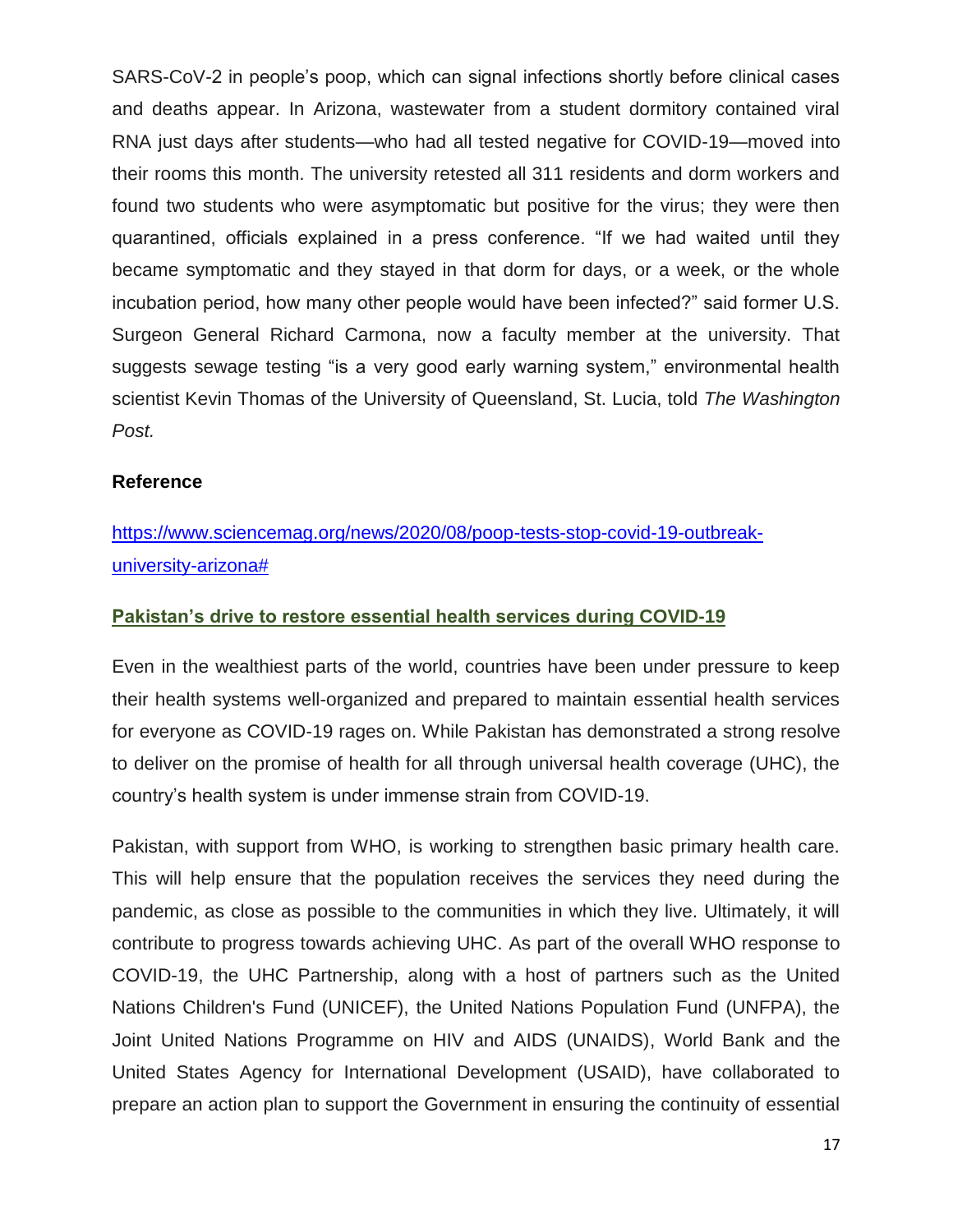diagnostic, treatment and prevention services during the COVID-19 response, while protecting the safety and wellbeing of the health workforce and patients. The plan draws upon the latest WHO operational guidance for maintaining essential health services during the COVID-19 outbreak and has become a significant pillar of Pakistan's COVID-19 Preparedness and Response plan.

WHO also supported the development of the National Health Vision 2025 and provincial health sector strategies and plans. To further reach communities, WHO, through the UHC Partnership is also supporting a range of other projects such as risk communication and community engagement as part of the national response to COVID-19. Fore more details, read the link given below.

## **Reference**

[https://www.who.int/news-room/feature-stories/detail/pakistan-s-drive-to-restore](https://www.who.int/news-room/feature-stories/detail/pakistan-s-drive-to-restore-essential-health-services-during-covid-19)[essential-health-services-during-covid-19](https://www.who.int/news-room/feature-stories/detail/pakistan-s-drive-to-restore-essential-health-services-during-covid-19)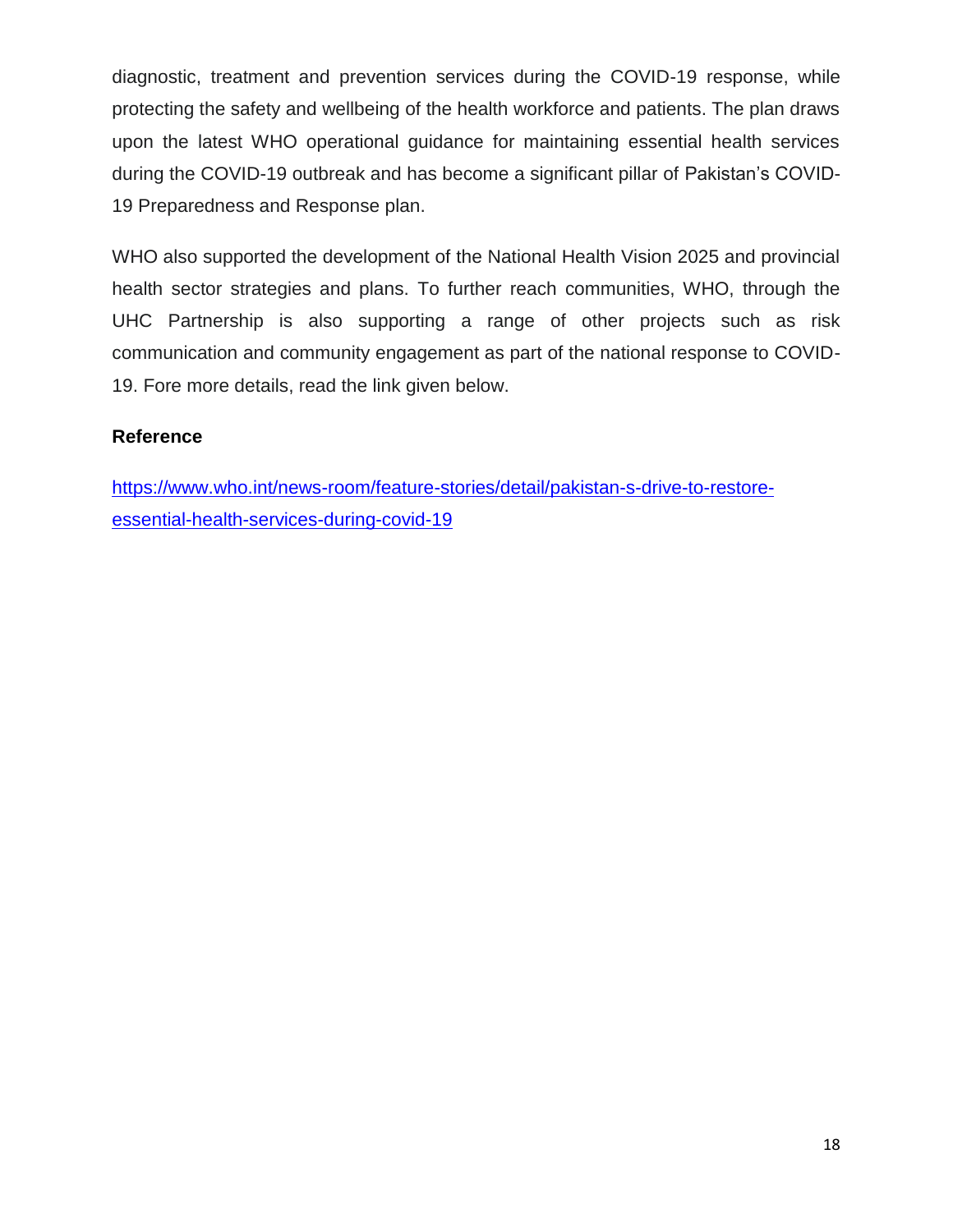# REPORT

## **Publication Date: Sep 01, 2020**

**Combined point of care nucleic acid and antibody testing for SARS-CoV-2 following emergence of D614G Spike Variant** 

## **Abstract**

Rapid COVID-19 diagnosis in hospital is essential, though complicated by 30-50% of nose/throat swabs being negative by SARS-CoV-2 nucleic acid amplification testing (NAAT). Furthermore, the D614G spike mutant now dominates the pandemic and it is unclear how serological tests designed to detect anti-Spike antibodies perform against this variant. We assess the diagnostic accuracy of combined rapid antibody point of care (POC) and nucleic acid assays for suspected COVID-19 disease due to either wild type or the D614G spike mutant SARS-CoV-2. The overall detection rate for COVID-19 is 79.2% (95CI 57.8-92.9%) by rapid NAAT alone. Combined point of care antibody test and rapid NAAT is not impacted by D614G and results in very high sensitivity for COVID-19 diagnosis with very high specificity.

## **Reference**

https://www.cell.com/cell-reports-medicine/fulltext/S2666-3791(20)30125-7

## **Publication Date: Aug 31, 2020**

# **Temporal detection and phylogenetic assessment of SARS-CoV-2 in municipal wastewater**

## **Abstract**

SARS-CoV-2 has recently been detected in feces, which indicates that wastewater may be used to monitor viral prevalence in the community. Here RT-qPCR was used to monitor wastewater for SARS-CoV-2 RNA over a 74-day time course. This showed that changes in SARS-CoV-2 RNA concentrations follow symptom onset gathered by retrospective interview of patients but precedes clinical test results. Additionally, a near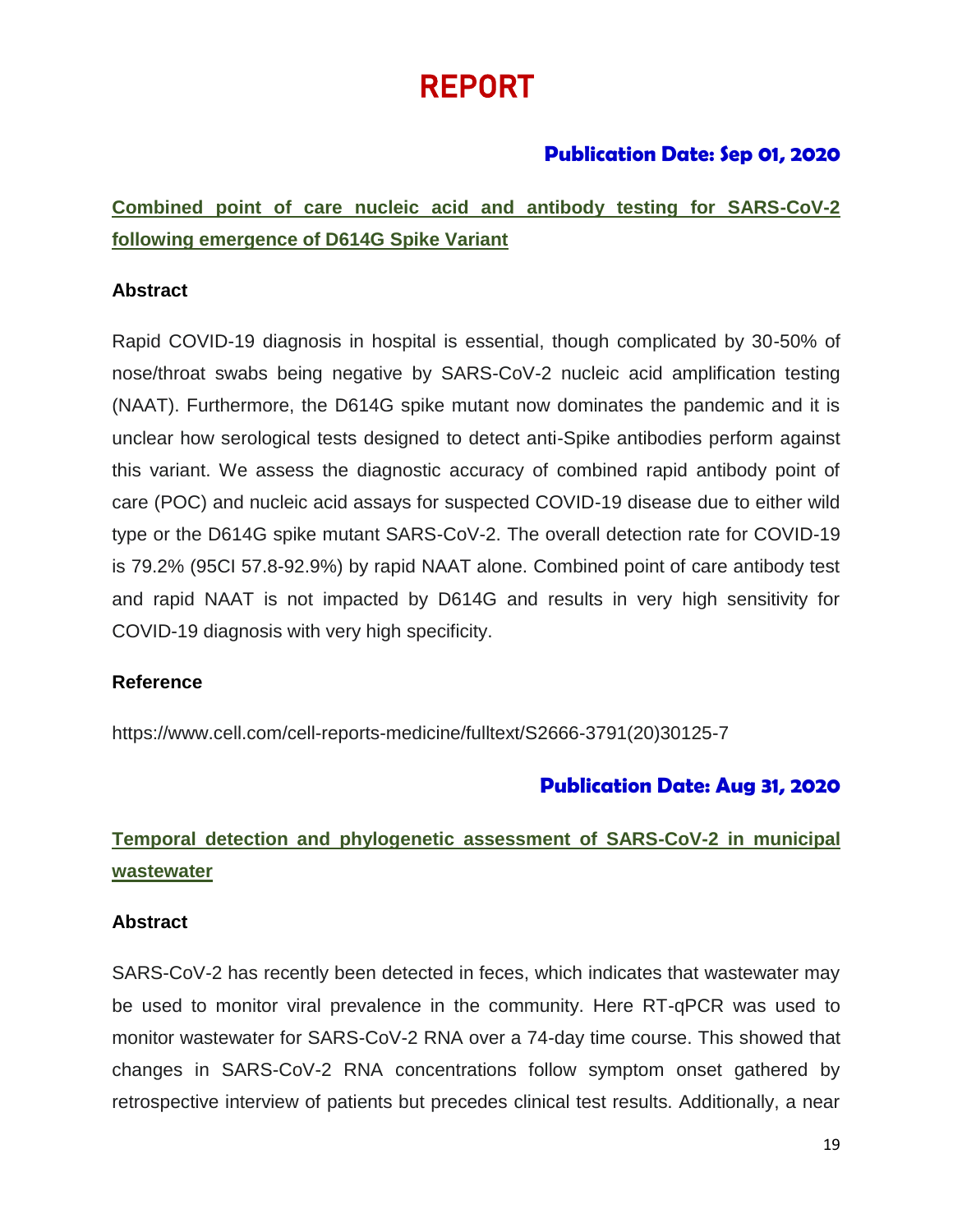complete (98.5%) SARS-CoV-2 genome sequence was determined from the wastewater and use phylogenetic analysis to infer viral ancestry. Collectively, this work demonstrates how wastewater can be used as a proxy to monitor viral prevalence in the community and how genome sequencing can be used for genotyping viral strains circulating in a community.

### **Reference**

Nemudryi, Artem, Anna Nemudraia, Kevin Surya, Tanner Wiegand, Murat Buyukyoruk, Royce Wilkinson, and Blake Wiedenheft. "Temporal detection and phylogenetic assessment of SARS-CoV-2 in municipal wastewater." *medRxiv* (2020).

## **Publication Date: Aug 28, 2020**

# **MHC class II transactivator CIITA induces cell resistance to Ebola virus and SARS-like coronaviruses**

Recent outbreaks of Ebola virus (EBOV) and SARS-CoV-2 have exposed our limited therapeutic options and poor understanding of cellular mechanisms that block viral infections. Using a transposon-mediated gene-activation screen in human cells, we identify that the MHC class II transactivator (CIITA) has antiviral activity against EBOV. CIITA induces resistance by activating expression of the p41 isoform of invariant chain CD74, which inhibits viral entry by blocking cathepsin-mediated processing of the Ebola glycoprotein (EboGP). We further show that CD74 p41 can block the endosomal entry pathway of coronaviruses, including SARS-CoV-2. These data therefore implicate CIITA and CD74 in host defense against a range of viruses, and identify an additional function of these proteins beyond their canonical roles in antigen presentation. For more details, read the reference given below.

## **Reference**

Bruchez, Anna, Ky Sha, Joshua Johnson, Li Chen, Caroline Stefani, Hannah McConnell, Lea Gaucherand et al. "MHC class II transactivator CIITA induces cell resistance to Ebola virus and SARS-like coronaviruses." *Science* (2020) (I.F.: 41.845).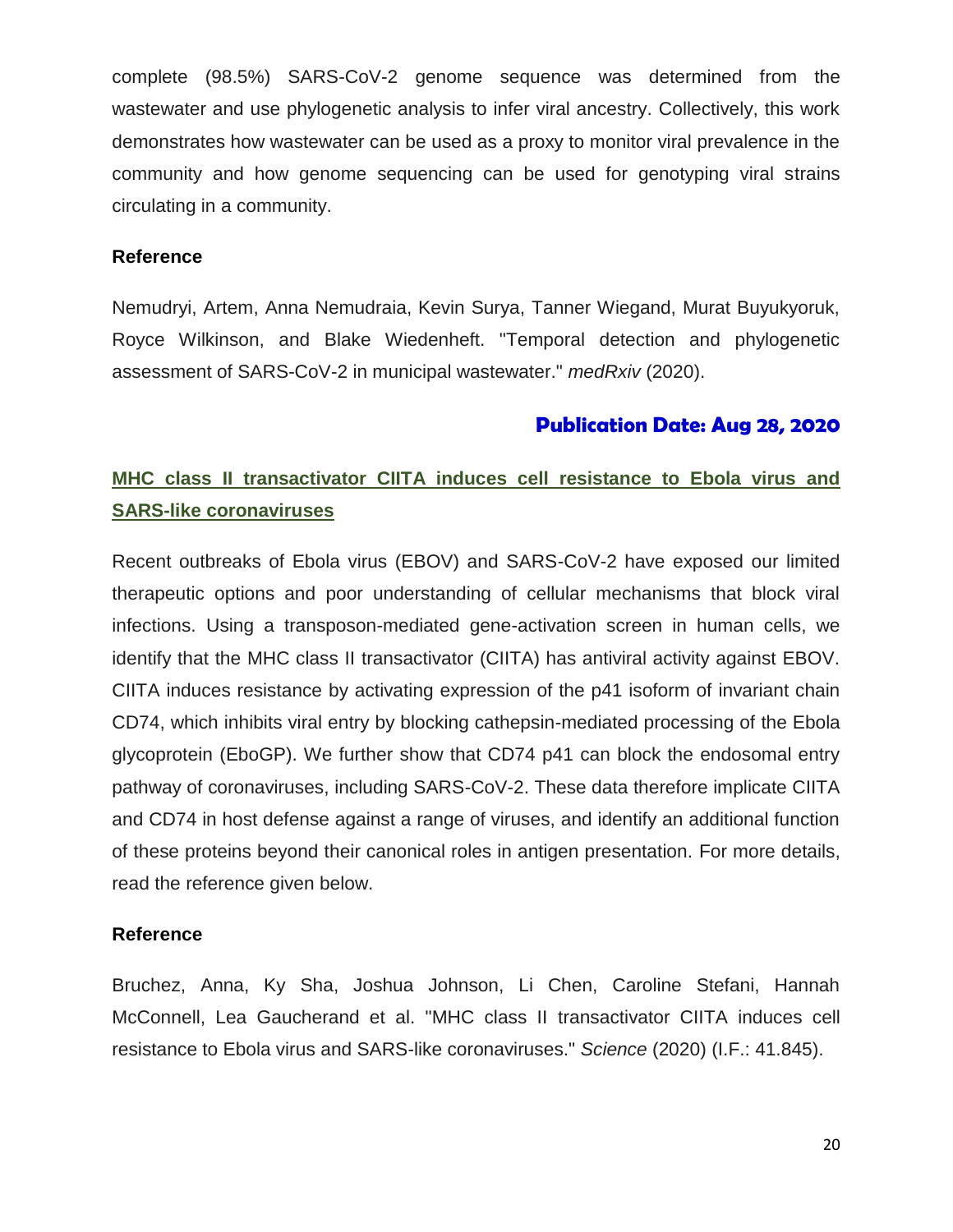## **Serial interval of SARS-CoV-2 was shortened over time by nonpharmaceutical interventions**

Studies of novel coronavirus disease 2019 (COVID-19), which is caused by severe acute respiratory syndrome coronavirus 2 (SARS-CoV-2), have reported varying estimates of epidemiological parameters, including serial interval distributions—*i.e*., the time between illness onset in successive cases in a transmission chain—and reproduction numbers. By compiling a line-list database of transmission pairs in mainland China, we show that mean serial intervals of COVID-19 shortened substantially from 7.8 to 2.6 days within a month (9 January to 13 February 2020). This change was driven by enhanced nonpharmaceutical interventions, particularly case isolation. We also show that using real-time estimation of serial intervals allowing for variation over time provides more accurate estimates of reproduction numbers than using conventionally fixed serial interval distributions. These findings could improve our ability to assess transmission dynamics, forecast future incidence, and estimate the impact of control measures.

### **Reference**

Ali, Sheikh Taslim, Lin Wang, Eric HY Lau, Xiao-Ke Xu, Zhanwei Du, Ye Wu, Gabriel M. Leung, and Benjamin J. Cowling. "Serial interval of SARS-CoV-2 was shortened over time by nonpharmaceutical interventions." *Science* 369, no. 6507 (2020): 1106-1109 (I.F.: 41.845).

## **Structural basis of a shared antibody response to SARS-CoV-2**

Molecular understanding of neutralizing antibody responses to severe acute respiratory syndrome coronavirus 2 (SARS-CoV-2) could accelerate vaccine design and drug discovery. We analyzed 294 anti–SARS-CoV-2 antibodies and found that immunoglobulin G heavy-chain variable region 3-53 (IGHV3-53) is the most frequently used IGHV gene for targeting the receptor-binding domain (RBD) of the spike protein. Co-crystal structures of two IGHV3-53–neutralizing antibodies with RBD, with or without Fab CR3022, at 2.33- to 3.20-angstrom resolution revealed that the germline-encoded residues dominate recognition of the angiotensin I converting enzyme 2 (ACE2)–binding site. This binding mode limits the IGHV3-53 antibodies to short complementarity-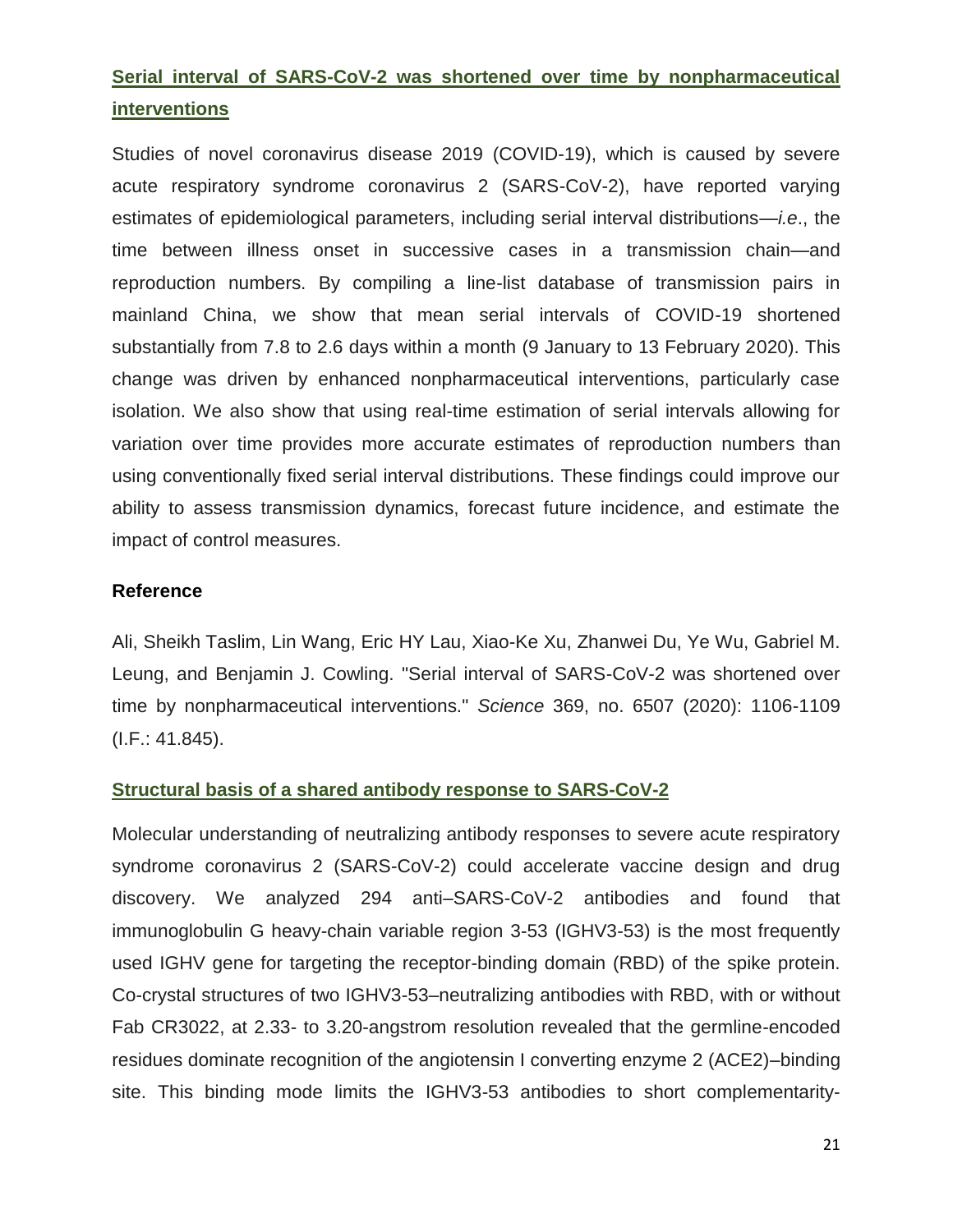determining region H3 loops but accommodates light-chain diversity. These IGHV3-53 antibodies show minimal affinity maturation and high potency, which is promising for vaccine design. Knowledge of these structural motifs and binding mode should facilitate the design of antigens that elicit this type of neutralizing response.

## **Reference**

Yuan, Meng, Hejun Liu, Nicholas C. Wu, Chang-Chun D. Lee, Xueyong Zhu, Fangzhu Zhao, Deli Huang et al. "Structural basis of a shared antibody response to SARS-CoV-2." *Science* 369, no. 6507 (2020): 1119-1123 (I.F.: 41.845).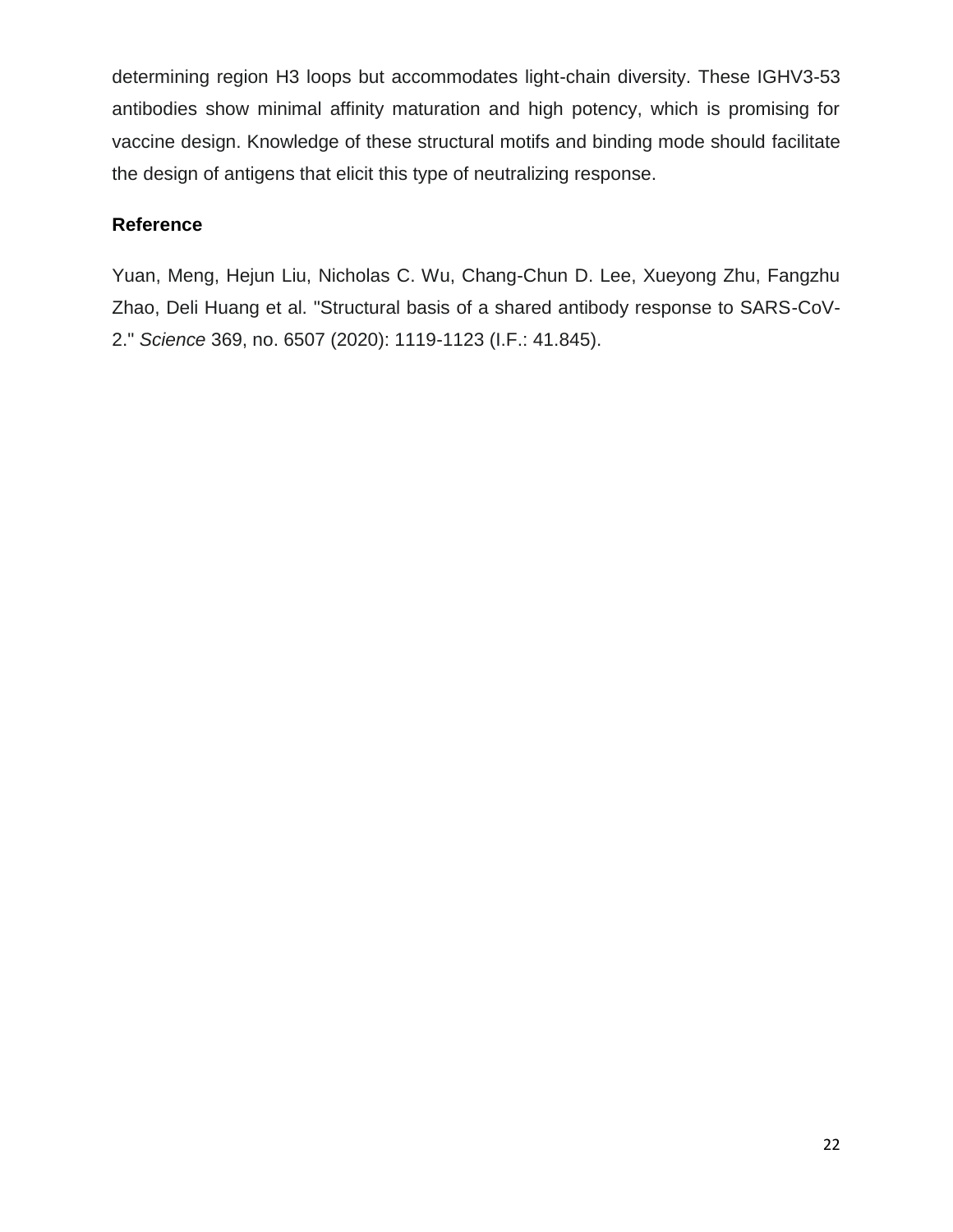# EDITORIAL

## **Publication Date: Sep 02, 2020**

#### **Continuous on-body sensing for the COVID-19 pandemic: Gaps and opportunities**

There As of 20 June 2020, the Center for Disease Control's tabulations show more than 2.2 million recorded cases of coronavirus disease 2019 (COVID-19) and nearly 120,000 in deaths in the United States. Infected patients present with a wide range of symptoms, from completely asymptomatic to rapidly progressive pneumonia leading to death. Rigorous and widespread testing remains a critical component of strategies for containing this pandemic. The limited availability of molecular diagnostics constrains the use of these technologies to those who present with disease. The current gold standards rely on detection of viral RNA, typically by reverse transcription polymerase chain reaction (RT-PCR), but these approaches, as commonly implemented, have notable disadvantages. First, the nasopharyngeal swab is uncomfortable and may not be tolerated well by all patients, particularly children or the elderly. Second, falsenegative test results remain a significant concern, with some RT-PCR tests exhibiting false-negative rates as high as 29%. Third, swab samples must be collected by trained staff to avoid false negatives or inconclusive tests. Fourth, samples must be transported via viral medium to centralized laboratory facilities, where transport delays from rural or remote areas can reach 48 hours or longer. Alternative tests based on antibodies offer some promise, but the appearance of antibodies [immunoglobulin M (IgM) and IgG] can lag weeks to months after the initial exposure. Furthermore, positive antibody titers may potentially only reflect prior exposure as opposed to protective immunity. Emerging evidence suggests that re-infection by endemic coronaviruses is not atypical, thereby adding complications to protocols for follow-up molecular testing. The net result is a continuing gap between widespread population-level testing and the availability of tests that is likely to persist for the foreseeable future. These circumstances motivate the development of complementary technologies for diagnosing and monitoring COVID-19 infections.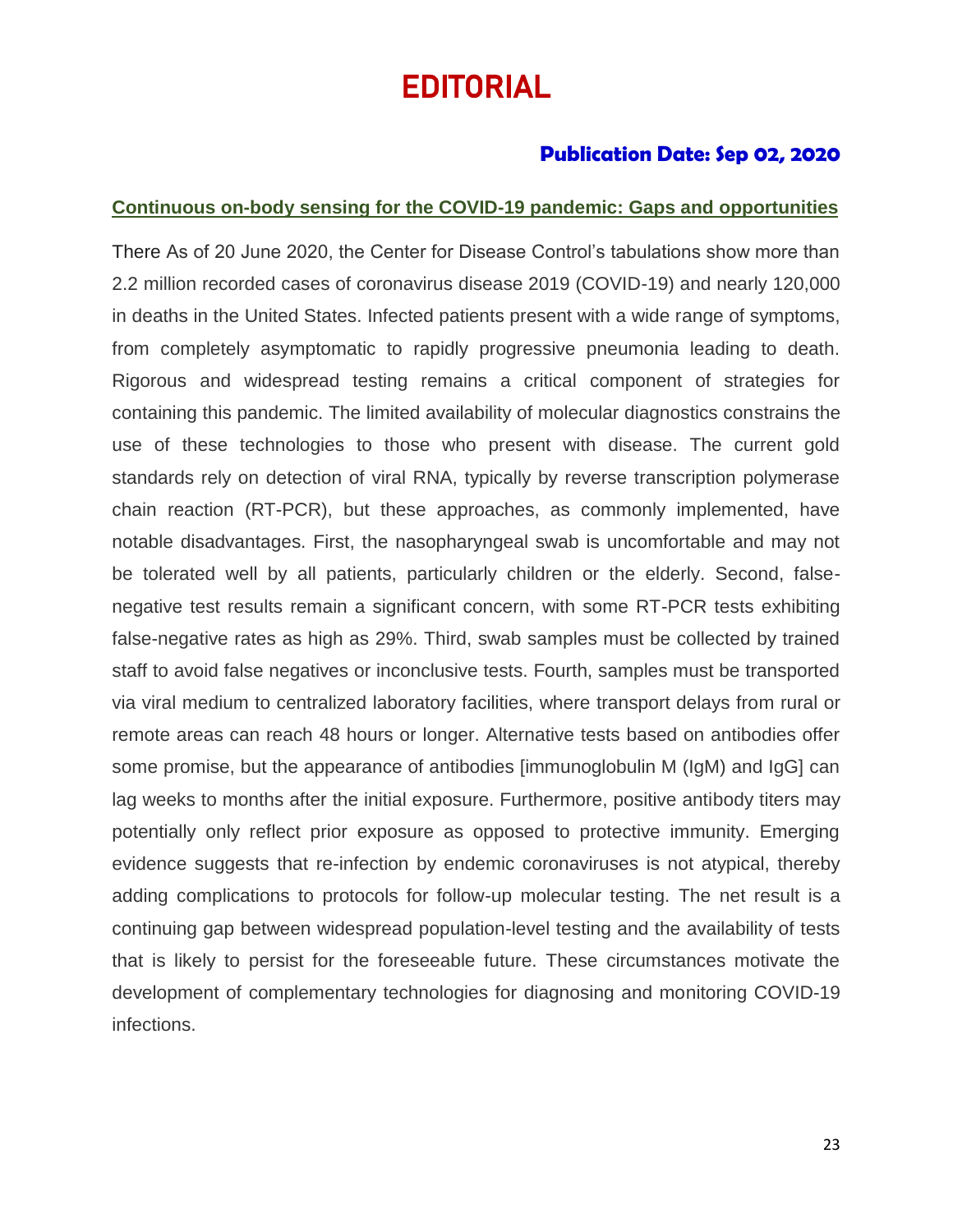## **Reference**

<https://advances.sciencemag.org/content/6/36/eabd4794>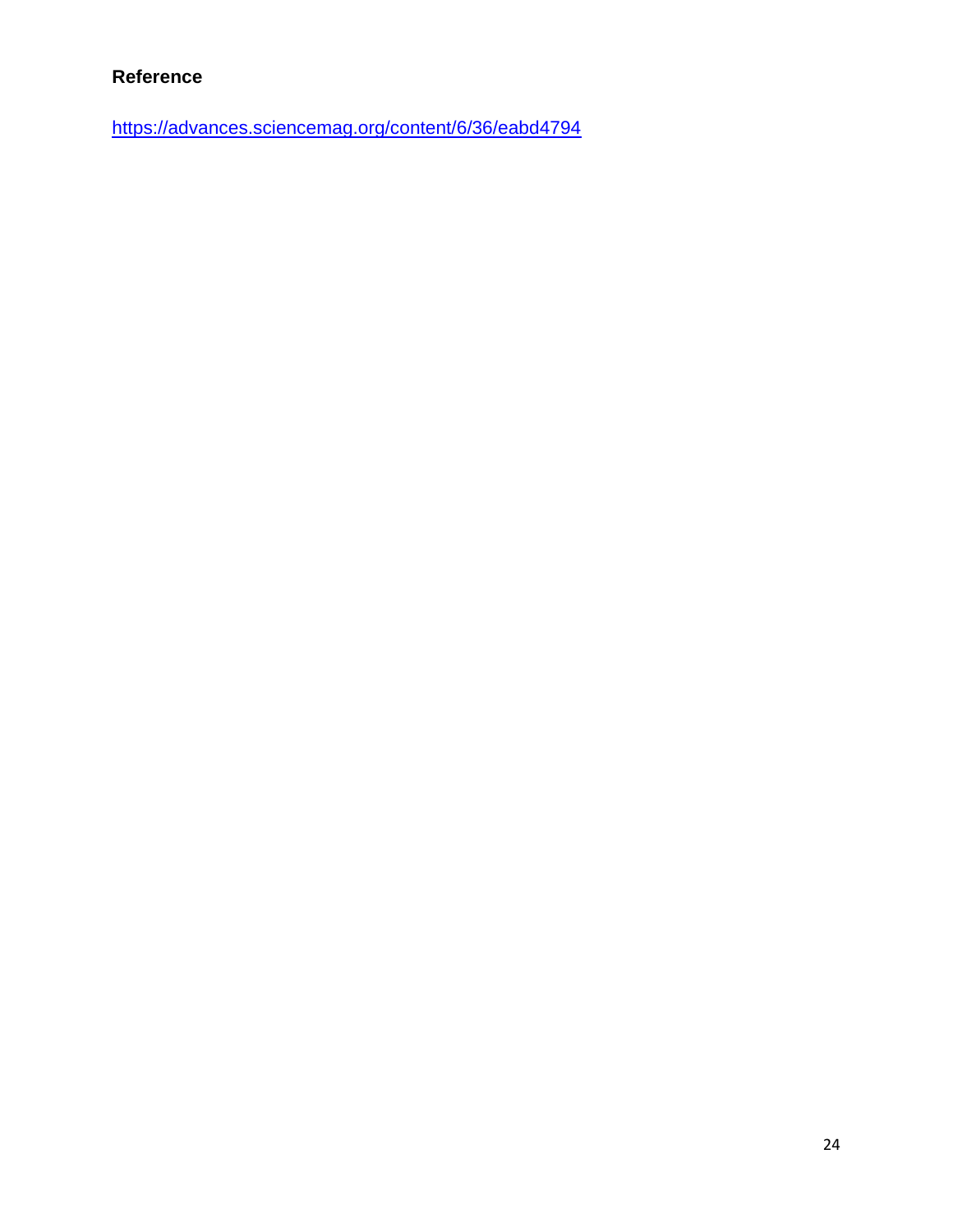# COMMENT

## **Publication Date: Aug 27, 2020**

#### **COVID-19 vaccine trials should seek worthwhile efficacy**

Three issues are crucial in planning COVID-19 vaccine trials: (1) whether to demand not only proof of some vaccine efficacy but also proof of worthwhile efficacy; (2) whether the initial trials of vaccine against placebo should prioritise not only single-vaccine trials but also a multivaccine trial; and (3) whether to assess safety, protection against severe disease, and duration of protection by continuing blinded follow-up of the vaccine and placebo groups after definite evidence of short-term efficacy has emerged, but before an effective vaccine has been deployed locally in the general population. The world needs efficient, speedy, and reliable evaluation of many candidate vaccines against COVID-19. There is a danger that political and economic pressures for rapid introduction of a COVID-19 vaccine could lead to widespread deployment of a vaccine that is in reality only weakly effective (*e.g.*, reducing COVID-19 incidence by only 10– 20%), perhaps because of a misleadingly promising result from an underpowered trial. Deployment of a weakly effective vaccine could actually worsen the COVID-19 pandemic if authorities wrongly assume it causes a substantial reduction in risk, or if vaccinated individuals wrongly believe they are immune, hence reducing implementation of, or compliance with, other COVID-19 control measures. Deployment of a marginally effective vaccine could also interfere with the evaluation of other vaccines, as subsequent vaccines would then have to be compared with it rather than with a placebo. For a vaccine superior to the weakly effective vaccine, the increased sample size required could delay recognition of its efficacy. More importantly, if the weak vaccine is compared against an even weaker vaccine, the statistical criteria used to analyse non-inferiority trials could well endorse the even weaker vaccine as being non-inferior (so-called bio-creep). The criteria used to define a successful vaccine in the initial clinical trials of vaccination versus placebo should therefore be strict enough to protect against the risk of a weakly effective vaccine being deployed, especially since there are already many candidate vaccines against COVID-19 to be tested,2 providing many chances to overestimate efficacy. Hence, the initial trials comparing COVID-19